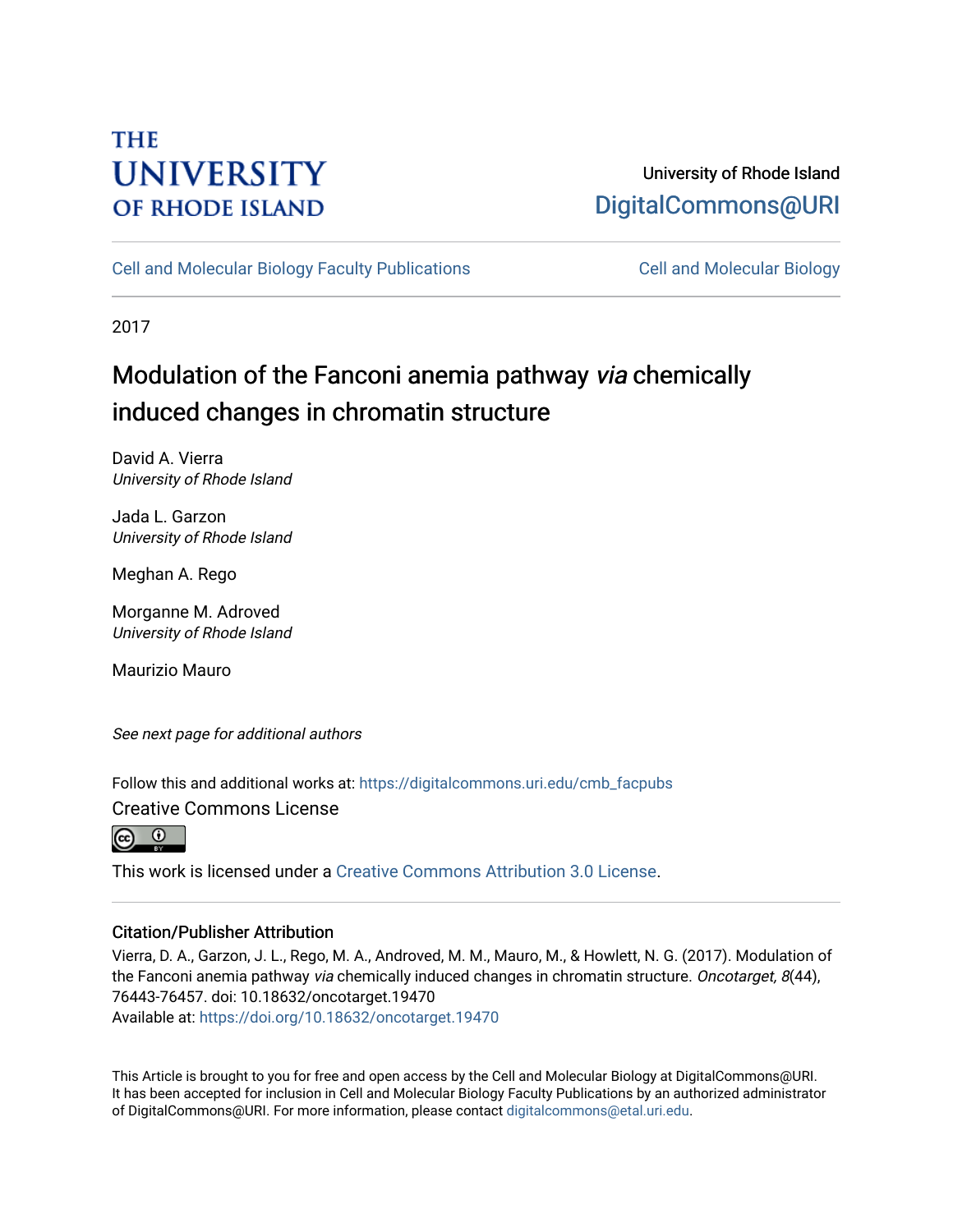### Authors

David A. Vierra, Jada L. Garzon, Meghan A. Rego, Morganne M. Adroved, Maurizio Mauro, and Niall G. Howlett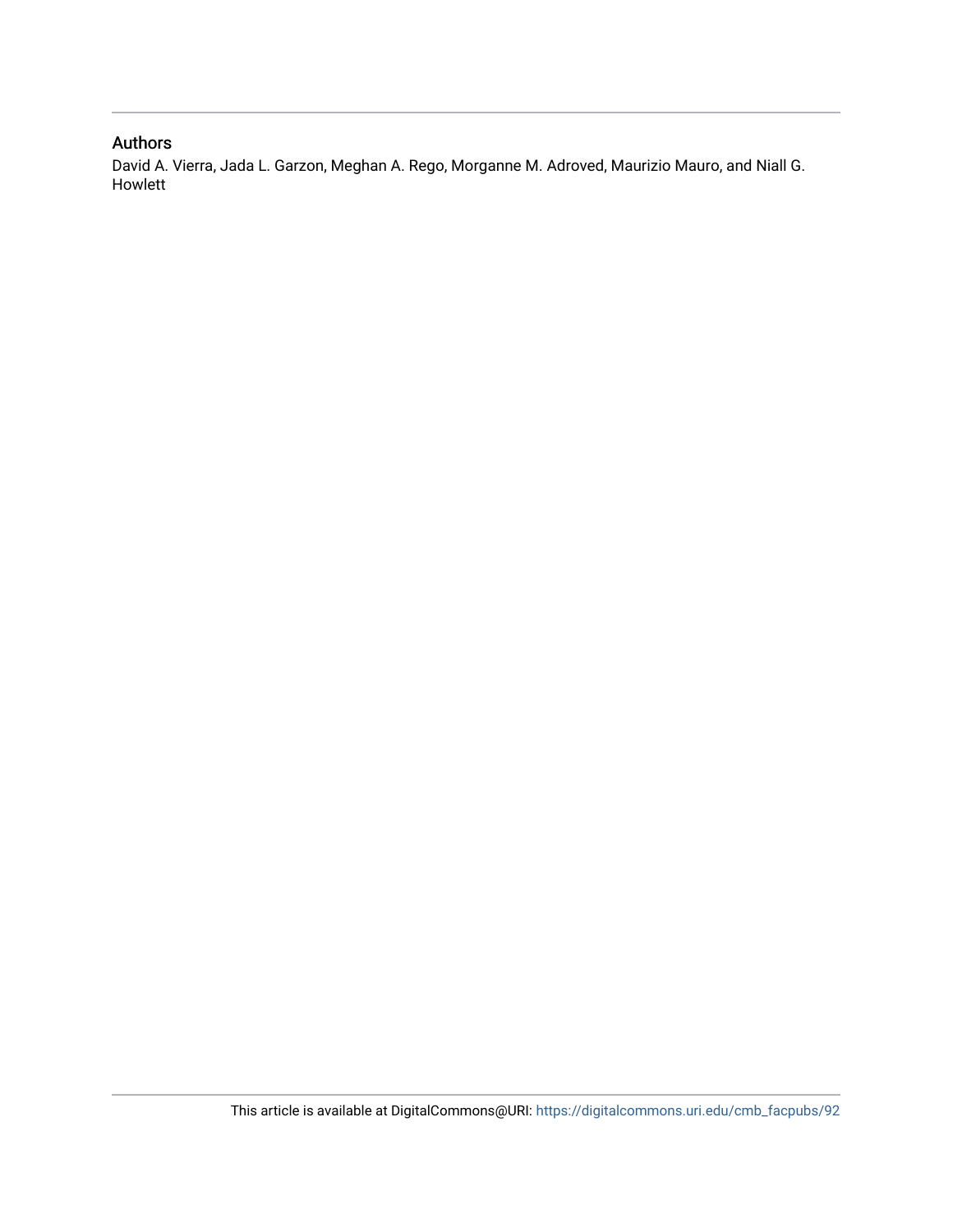**Research Paper**

# **Modulation of the Fanconi anemia pathway** *via* **chemically induced changes in chromatin structure**

# David A. Vierra<sup>1</sup>, Jada L. Garzon<sup>1</sup>, Meghan A. Rego<sup>2</sup>, Morganne M. Adroved<sup>1</sup>, **Maurizio Mauro3 and Niall G. Howlett1**

**1** Department of Cell and Molecular Biology, University of Rhode Island, Kingston, Rhode Island, U.S.A

**2** Addgene, Cambridge, Massachusetts, U.S.A

**3** Department of Obstetrics & Gynecology and Women's Health, Albert Einstein College of Medicine, New York, New York, U.S.A

*Correspondence to: Niall G. Howlett, email: nhowlett@uri.edu*

*Keywords: fanconi anemia, FANCD2, FANCI, monoubiquitination, histone methylation*

*Received: January 02, 2017 Accepted: June 10, 2017 Published: July 22, 2017*

**Copyright:** Vierra et al. This is an open-access article distributed under the terms of the Creative Commons Attribution License 3.0 (CC BY 3.0), which permits unrestricted use, distribution, and reproduction in any medium, provided the original author and source are credited.

#### **ABSTRACT**

**Fanconi anemia (FA) is a rare disease characterized by congenital defects, bone marrow failure, and atypically early-onset cancers. The FA proteins function cooperatively to repair DNA interstrand crosslinks. A major step in the activation of the pathway is the monoubiquitination of the FANCD2 and FANCI proteins, and their recruitment to chromatin-associated nuclear foci. The regulation and function of FANCD2 and FANCI, however, is poorly understood. In addition, how chromatin state impacts pathway activation is also unknown. In this study, we have examined the influence of chromatin state on the activation of the FA pathway. We describe potent activation of FANCD2 and FANCI monoubiquitination and nuclear foci formation following treatment of cells with the histone methyltransferase inhibitor BRD4770. BRD4770-induced activation of the pathway does not occur** *via* **the direct induction of DNA damage or** *via* **the inhibition of the G9a histone methyltransferase, a mechanism previously proposed for this molecule. Instead, we show that BRD4770 inducible FANCD2 and FANCI monoubiquitination and nuclear foci formation may be a consequence of inhibition of the PRC2/EZH2 chromatin-modifying complex. In addition, we show that inhibition of the class I and II histone deacetylases leads to attenuated FANCD2 and FANCI monoubiquitination and nuclear foci formation. Our studies establish that chromatin state is a major determinant of the activation of the FA pathway and suggest an important role for the PRC2/EZH2 complex in the regulation of this critical tumor suppressor pathway.**

#### **INTRODUCTION**

All organisms are continuously exposed to endogenous and exogenous DNA damaging agents, including reactive oxygen species and aldehydes from normal metabolic processes and UV irradiation from sunlight. The timely and accurate repair of DNA damage is essential for the maintenance of genome stability and organismal survival. As a consequence, prokaryotic and eukaryotic organisms have evolved complex and

highly orchestrated DNA repair pathways to effectively repair damaged DNA. Chromatin represents the higher order macromolecular complex of DNA and histone proteins, and chromatin plasticity has become increasingly recognized as a major determinant of DNA damage recognition, signaling, and repair [1–3]. The nucleosome is the fundamental subunit of chromatin and exhibits plasticity *via* compositional alteration, translational repositioning, and the posttranslational modification of histone tails. Histone tails are subject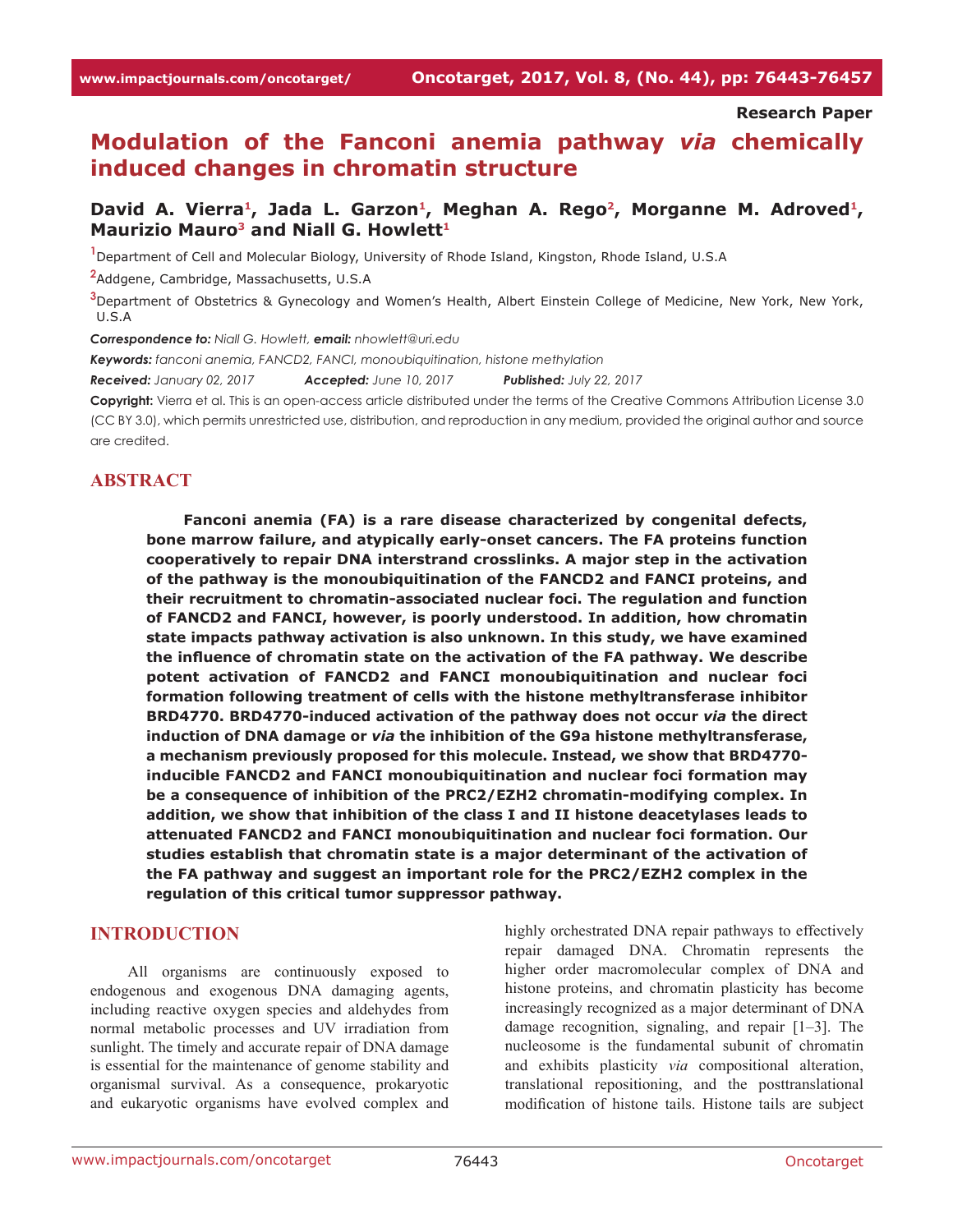to a wide variety of posttranslational modifications including acetylation, methylation, phosphorylation, and ubiquitination [4]. Histone acetylation homeostasis is mediated by histone acetyltransferases (HATs), e.g. TIP60/KAT5, and deacetylases (HDACs), e.g. HDAC1 and HDAC2. Underscoring the importance of histone acetylation in DNA repair, key roles for TIP60/KAT5, HDAC1, and HDAC2 in the maintenance of genome stability have been established [5–7].

Fanconi anemia (FA) is a rare autosomal and X-linked genetic disease characterized by congenital defects, bone marrow failure, and increased cancer risk in early adulthood [8]. FA is caused by mutation of any one of 21 genes. The FA proteins function primarily in the repair of DNA interstrand crosslinks (ICLs), lesions that block the replication and transcription machineries, which lead to structural and numerical chromosome aberrations if repaired erroneously [8–11]. A central step in the activation of the FA pathway is the site-specific monoubiquitination of the FANCD2 and FANCI proteins [12–14]. Monoubiquitinated FANCD2 and FANCI localize to discrete sites within chromatin where they are hypothesized to promote the recruitment of several structure-specific endonucleases, including FAN1 *(FANCD2-associated nuclease 1)* and FANCQ/ERCC4 [15–18]. While FANCD2 and FANCI function primarily within chromatin, the contribution of chromatin plasticity, and specifically, the effects of changes in histone tail posttranslational modifications, on their activation and function have yet to be determined. Furthermore, while chromatin remodeling at DNA double-strand breaks (DSBs) has been extensively studied [1–3], very little is known about the role of chromatin remodeling in the context of ICL repair.

In this study we have examined the influence of chromatin structure on the activation of the FA pathway. Specifically, we have examined the effects of histone methyltransferase (HMT), demethylase (HDM), and deacetylase (HDAC) inhibitors on FANCD2 and FANCI monoubiquitination and their assembly into discrete nuclear foci. We describe potent activation of FANCD2 and FANCI monoubiquitination in chromatin, and enhanced FANCD2 and FANCI nuclear foci formation, following cellular exposure to the HMT inhibitor BRD4770. BRD4770-induced activation of the pathway does not appear to occur *via* the direct induction of DNA damage *per se,* or *via* the inhibition of the G9a histone methyltransferase, a mechanism previously proposed for this molecule [19]. In contrast, our results suggest that BRD4770-induced activation of the pathway may be a consequence of inhibition of PRC2 *(P*olycomb *R*epressive *C*omplex *2)* and, specifically, its catalytic HMT EZH2. In addition, we demonstrate that inhibition of class I and II HDACs with trichostatin A (TSA) and vorinostat (SAHA) leads to attenuated ICL-inducible FANCD2 and FANCI monoubiquitination and nuclear foci formation. Our

results establish that chromatin plasticity, and in particular the posttranslational modification of histone tails, is a critical determinant in the activation of the FA tumor suppressor pathway.

# **RESULTS**

# **Activation of FANCD2 and FANCI monoubiquitination by the HMTi BRD4770**

To explore the effects of global alterations in histone methylation on the activation of the FA pathway, we exposed the transformed osteosarcoma cell line U2OS and the nontransformed telomerase (hTERT) immortalized line BJ-TERT to the HMT inhibitors (HMTi) BRD4770 and BIX01294 and the HDM inhibitors (HDMi) GSK-J1 and PBIT, and examined FANCD2 and FANCI monoubiquitination. BRD4770 is a *S*-adenosylmethionine (SAM) mimetic and competitive inhibitor of PRC2/ EZH2 and G9a [19–21]. BIX01294 is a non-SAM mimetic selective inhibitor of G9a [21]. Treatment with BRD4770 resulted in a marked increase in FANCD2 and FANCI monoubiquitination in both U2OS and BJ-TERT cells, even in the absence of the ICL-inducing agent mitomycin C (MMC) (Figure 1A and 1B, lane 3). Indeed, the ratio of FANCD2-Ub to FANCD2 (L:S ratio) was higher in cells treated with BRD4770 alone than in cells treated with MMC alone (Figure 1A and B, compare lanes 2 and 3). BRD4770-induced activation of FANCD2 monoubiquitination also occurred in a concentration-dependent manner (Figure 1C). In contrast, no major effects on levels of spontaneous or ICL-inducible FANCD2/I monoubiquitination were observed for the other inhibitors tested, other than a slight increase in the FANCD2/I L:S ratios following treatment of BJ-TERT cells with GSK-J1 (Figure 1B).

# **BRD4770 promotes FANCD2 chromatin localization and nuclear foci formation**

Next, we examined the effects of BRD4770 treatment on the localization of FANCD2 to chromatin and its assembly into nuclear foci. Cells were incubated in the absence or presence of BRD4770, both with and without MMC, and whole-cell (W), soluble cytoplasmic and nuclear (S), and chromatin-enriched (C) protein lysates were prepared and analyzed by immunoblotting. We observed greatly elevated levels of monoubiquitinated FANCD2 and FANCI in the chromatin fraction of cells treated with BRD4770 alone (Figure 2A, compare lanes 3 and 9). In addition, using immunofluorescence microscopy (IF), we analyzed FANCD2 nuclear foci formation, an indicator of the localization of FANCD2 to sites of damaged DNA in chromatin [12, 22], following treatment with BRD4770 alone and following combined treatment with BRD4770 and MMC. We observed a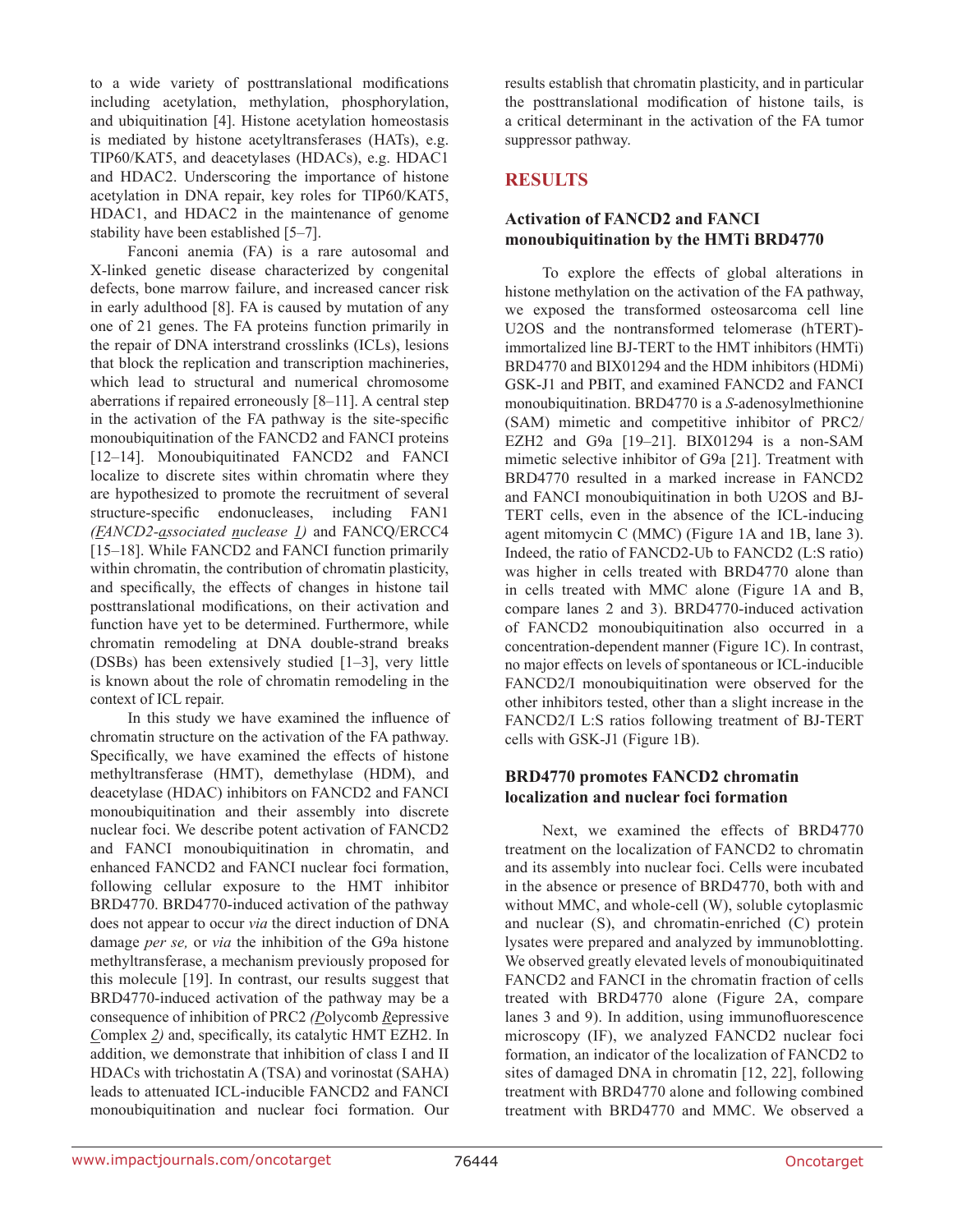striking increase in the percentage of nuclei exhibiting greater than 5 FANCD2 foci in both U2OS and BJ-TERT cells following BRD4770 treatment (Figure 2B and Supplementary Figure 1A and 1B). Levels of FANCD2 nuclear foci formation in cells treated with BRD4770 alone were comparable to that observed following MMC treatment (Supplementary Figure 1A and 1B). These results identify BRD4770 as a major inducer of FANCD2 monoubiquitination and nuclear foci formation and strongly suggest that changes in histone methylation status are a critical determinant in the activation of the FA pathway. Consistent with BRD4770 functioning *via* the modification of chromatin structure, we observed a distinct change in the staining pattern of the heterochromatin marker HP1ɑ following BRD4770 treatment (Supplementary Figure 1C).

# **BRD4770-inducible activation of the FA pathway does not occur** *via* **direct induction of DNA damage, increased expression of the FA core complex, or changes in cell cycle progression**

One possible explanation for BRD4770-induced activation of FANCD2 and FANCI monoubiquitination and nuclear foci formation is that BRD4770 induces DNA damage directly. To test this hypothesis, we examined levels of the phosphorylated H2A variant H2AX (γH2AX), a well-established biomarker of DNA DSB formation [23], in cells treated with and without BRD4770. No differences in the number of nuclei exhibiting γH2AX foci were observed between untreated cells and cells treated with BRD4770, both in the absence or presence of MMC (Figure 3A and



**Figure 1: The HMTi BRD4770 induces the monoubiquitination of FANCD2 and FANCI. (A)** and **(B)**, U2OS (A) and BJ-TERT (B) cells were incubated in the absence (NT) or presence of 10 μM BRD4770, 2.5 μM BIX01294, 5 μM GSK-J1 and 1 μM PBIT, with (+) and without (-) 200 nM mitomycin C (MMC) for 24 h. Whole-cell lysates were prepared and immunoblotted with anti-FANCD2, anti-FANCI, and anti-ɑ-Tubulin antibodies. **(C)** U2OS cells were incubated with the indicated concentrations of BRD4770 and BIX01294 for 24 h, and whole-cell lysates were immunoblotted with anti-FANCD2, anti-FANCI, and anti-ɑ-Tubulin antibodies. L:S Ratio, ratio of monoubiquitinated to nonubiquitinated FANCD2 or FANCI.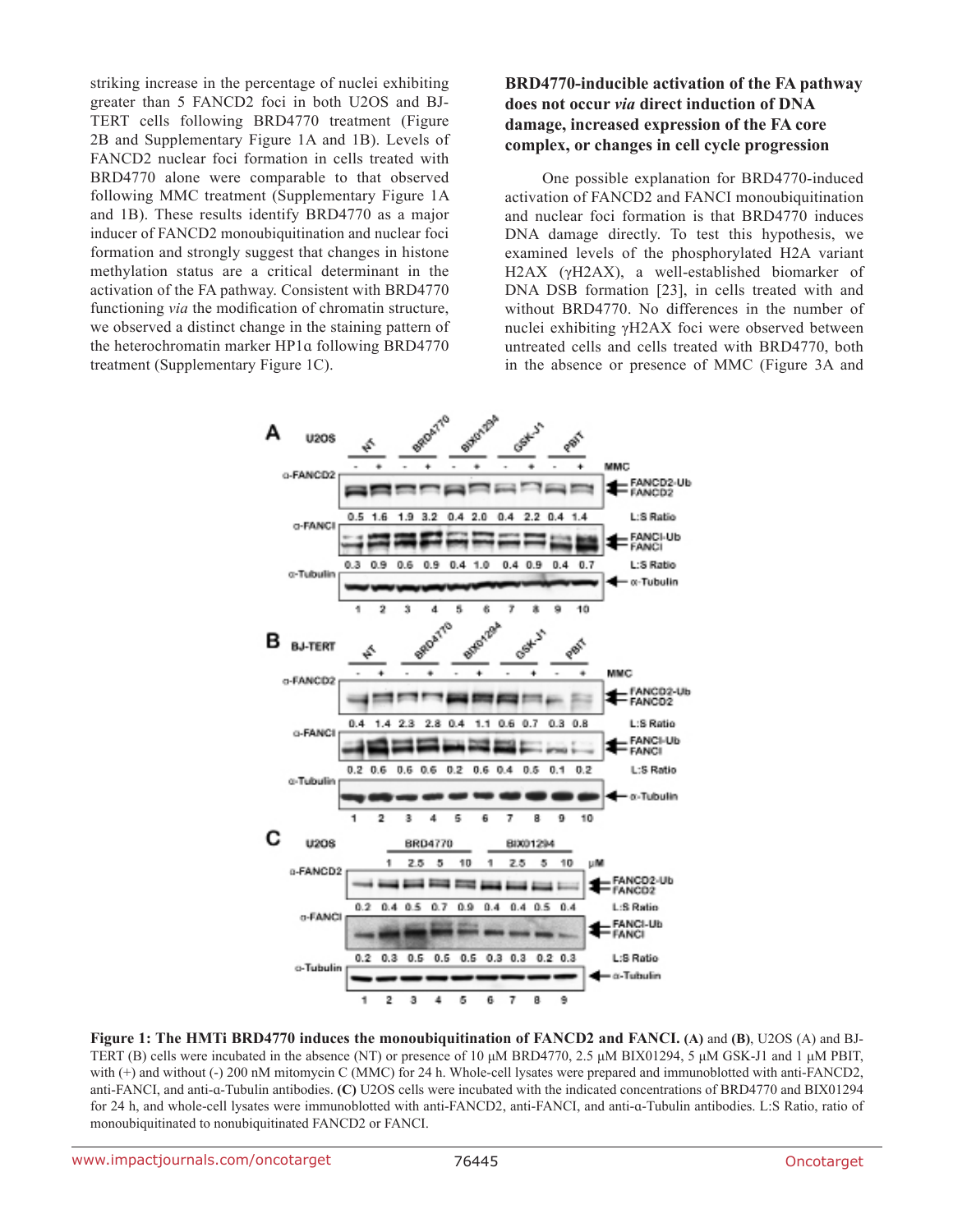Supplementary Figure 2). Similar results were observed in both U2OS and BJ-TERT cells (Figure 3A and Supplementary Figure 2). U2OS cells have a highly unstable karyotype, with recurrent breakage-fusionbridge cycles most likely contributing to the elevated spontaneous levels of γH2AX nuclear foci formation observed in these cells (Supplementary Figure 2). While we observed a faint γH2AX signal for cells treated with BRD4770 alone *via* immunoblotting, this level was markedly lower than that observed following exposure to the topoisomerase type II inhibitor etoposide (VP-16), a well known inducer of DNA DSBs, and no different to that observed following GSK-J1 treatment (Figure 3B). We also examined levels of RPA S4/8 phosphorylation, a marker of single-stranded DNA [24], following BRD4770 exposure. While MMC treatment led to a strong increase in levels of RPA pS4/8, no increase in levels above that of untreated cells was observed for BRD4770 (Figure 3C). We also examined the effects of BRD4770 treatment on levels of the FA core complex proteins FANCA and UBE2T/FANCT. UBE2T/FANCT is the FANCD2 E2 ubiquitin-conjugating enzyme [25]. Levels of both proteins decreased following BRD4770 treatment (Figure 3C). Decreased levels of FANCA were also observed following exposure of HCT116  $p53^{+/+}$  and p53-/- cells to BRD4770 (see Supplementary Figure 3D). Similarly, we observed a reduction in levels of the USP1 de-ubiquitinating enzyme following BRD4770 treatment (Figure 3C). Concomitant reductions in the levels of FANCA, UBE2T/FANCT, and USP1 cannot explain the observed BRD4770-induced FANCD2 and FANCI monoubiquitination and nuclear foci formation.



**Figure 2: The HMTi BRD4770 induces FANCD2 chromatin localization and nuclear foci formation. (A)** U2OS cells were incubated in the absence (NT) or presence of 10 μM BRD4770 with (+) and without (-) 200 nM mitomycin C (MMC) for 24 h. Whole-cell lysates (W) and soluble nuclear and cytoplasmic (S) and chromatin-enriched (C) fractions were prepared and immunoblotted with anti-FANCD2, anti-FANCI, anti-H2A, and anti-ɑ-Tubulin antibodies. **(B)** U2OS cells were incubated with (+) and without (-) 200 nM MMC in the absence (NT) or presence of 10 μM BRD4770 for 24 h. Cells were fixed and stained with rabbit polyclonal anti-FANCD2 antibody (green) and counterstained with DAPI (blue), and the number of nuclei with >5 FANCD2 foci were scored. At least 300 nuclei were scored for each treatment. Representative immunofluorescence microscopy images are shown.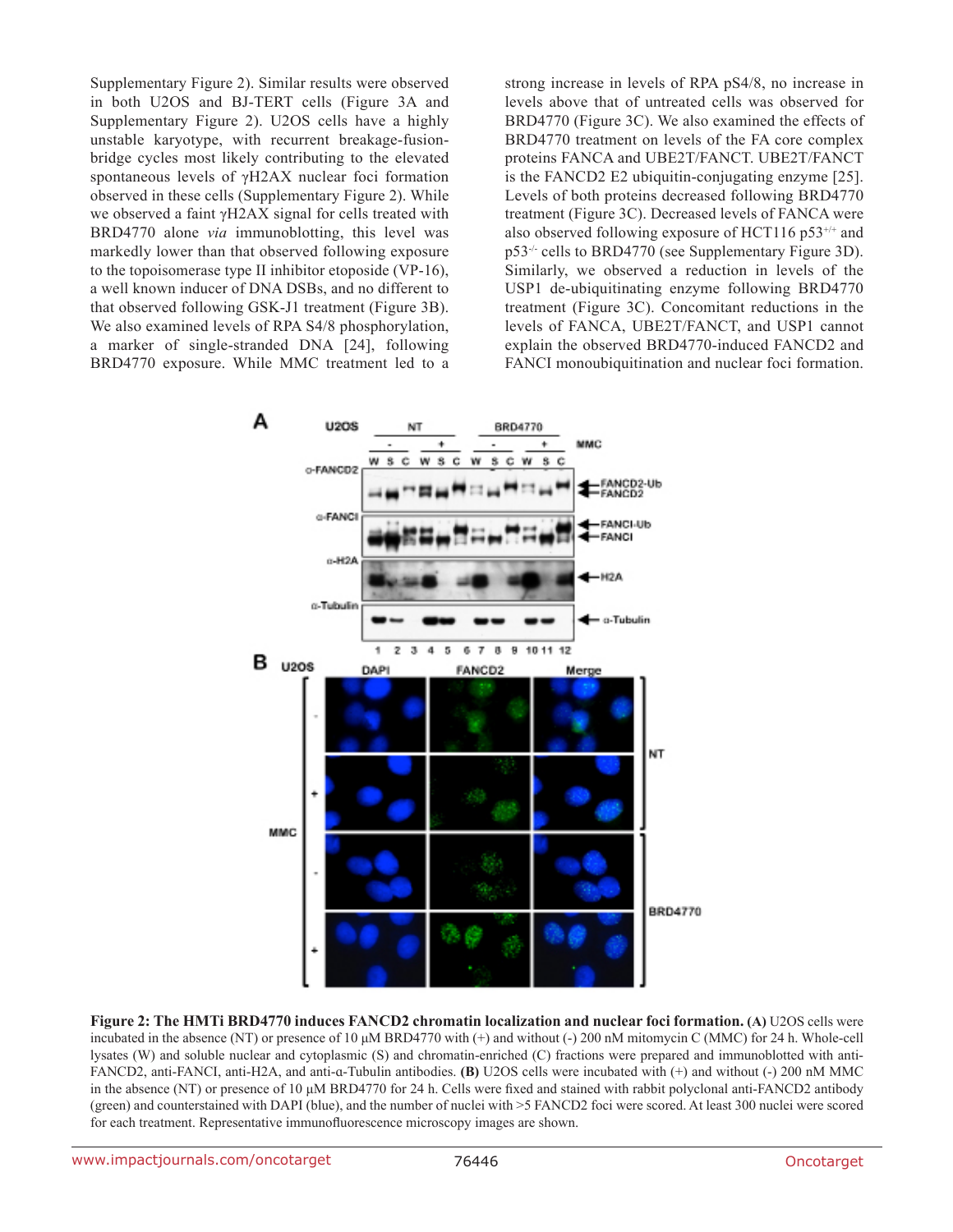We observed an increase in levels of phosphorylated CHK1 S345 following treatment with BRD4770, albeit to a lesser extent than that observed following MMC treatment (Figure 3C). Finally, we examined the effects of BRD4770 treatment on cell cycle progression. Following exposure to BRD4770 for 24 h, we observed an increase in the percentage of cells in S-phase at all concentrations of BRD4770 examined (Figure 3D). However, following exposure to BRD4770 for 48 and

72 h, where maximal induction of FANCD2 and FANCI monoubiquitination was observed (see Figure 4B), the cell cycle stage profiles did not differ substantially from that of untreated cells (Figure 3D). Taken together, these results argue that BRD4770-induced activation of the FA pathway does not appear to be a consequence of direct induction of DNA damage, alterations in expression of the FANCD2 core monoubiquitination proteins, or major changes to cell cycle progression.



**Figure 3: BRD4770-induced activation of the FA pathway does not occur** *via* **the direct induction of DNA damage or altered cell cycle progression. (A)** BJ-TERT cells were incubated with (+) and without (-) 200 nM mitomycin C (MMC) in the absence (NT) or presence of 10 μM BRD4770 for 24 h. Cells were fixed and stained with mouse monoclonal anti-γH2AX antibody and counterstained with DAPI, and the number of nuclei with >5 γH2AX foci were scored. At least 300 nuclei were scored for each treatment and this experiment was performed three times with similar results. Error bars represent the standard errors of the means from three independent experiments. **(B)** BJ-TERT cells were incubated with (+) and without (-) 0.4 μM etoposide (VP-16), in the absence or presence of 10 μM BRD4770, 5 μM GSK-J1 and 2.5 μM BIX01294, for 24 h. Whole-cell lysates were immunoblotted with anti-γH2AX and anti-PCNA (loading control) antibodies. **(C)** U2OS cells were incubated in the absence (NT) or presence of 200 nM MMC or 5 and 10 μM BRD4770 for 24 h. Whole-cell lysates were prepared and immunoblotted with anti-FANCD2, anti-FANCA, anti-UBE2T, anti-USP1, anti-CHK1 pS345, anti-RPA, anti-RPA pS4/8, and anti-ɑ-Tubulin antibodies. L:S Ratio, ratio of monoubiquitinated to nonubiquitinated FANCD2; RBI, relative band intensity. **(D)** U2OS cells were incubated in the absence or presence of 2, 5, and 10 μM BRD4770 for 24, 48, or 72 h. Cells were fixed in ice-cold ethanol, stained with propidium iodide, and analyzed by flow cytometry. Cell cycle stage distributions were determined using FlowJo v10.2.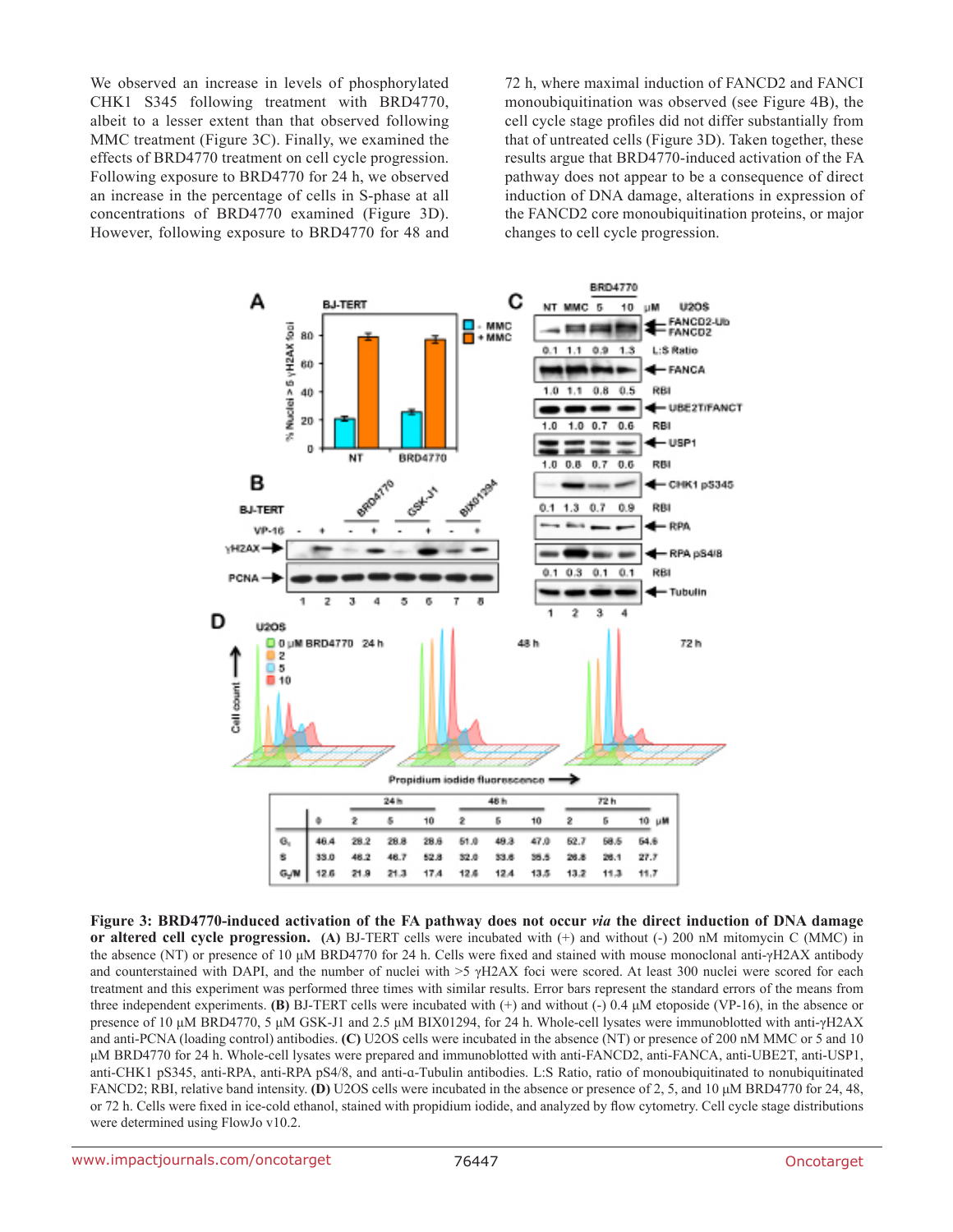#### **BRD4770-induced activation of the FA pathway may occur** *via* **inhibition of the PRC2 complex**

BRD4770 is a SAM mimetic and a structural analogue of BIX01338, a non-selective HMT inhibitor with similar  $IC_{50}$  values against the G9a and SUV39H1 HMTs [19–21]. Therefore, we next treated U2OS cells with varying concentrations of BIX01338 to determine if we would observe activation of the FA pathway, similar to that observed for BRD4770. Surprisingly, we did not observe any appreciable induction of FANCD2 or FANCI monoubiquitination following treatment with BIX01338 for acute (24 h) (Supplementary Figure 3A) or extended periods (up to 10 d) (results not shown). BRD4770 is a methyl ester analogue of BRD9539, and previous experiments with BRD9539 have shown that it exhibits specificity for G9a and PRC2 (*P*olycomb *R*epressive *C*omplex *2*) [19]. EZH2 is the catalytic HMT of PRC2, and catalyzes the deposition of the transcriptionally repressive mark H3K27me3 [26]. Therefore, to determine if BRD4770-induced activation of FANCD2 monoubiquitination might be a specific consequence of G9a and/or EZH2 inhibition, we treated cells with the DZNep and UNC0646 HMT inhibitors: DZNep treatment has been reported to lead to cellular depletion of EZH2 [27], while UNC0646 is a potent inhibitor of G9a [28]. We observed modest induction of FANCD2 and FANCI monoubiquitination following exposure to 2 and 4 μM DZNep (Figure 4A). Considerable cell toxicity was observed at 10 μM DZNep (results not shown). Under these conditions, we did not observe a decrease in levels of EZH2 expression. However, reduced

![](_page_7_Figure_3.jpeg)

**Figure 4: BRD4770-induced activation of the FA pathway may occur** *via* **inhibition of the PRC2 complex. (A)** U2OS cells were incubated in the absence (NT) or presence of BRD4770, DZNep, UNC0646, and DZNep and UNC0646 combined (4 μM each) for 24 h. Whole-cell lysates were prepared and immunoblotted with anti-FANCD2, anti-FANCI, anti-EZH2, and anti-ɑ-Tubulin antibodies. **(B)** U2OS cells were incubated in the absence or presence of 2, 5, and 10 μM BRD4770 for 24, 48, or 72 h. Whole-cell lysates were prepared and immunoblotted with anti-FANCD2, anti-FANCI, anti-CHK1 pS345, anti-EZH2, anti-H3K27me3, and anti-ɑ-Tubulin antibodies. L:S Ratio, ratio of monoubiquitinated to nonubiquitinated FANCI; or FANCD2 RBI, relative band intensity.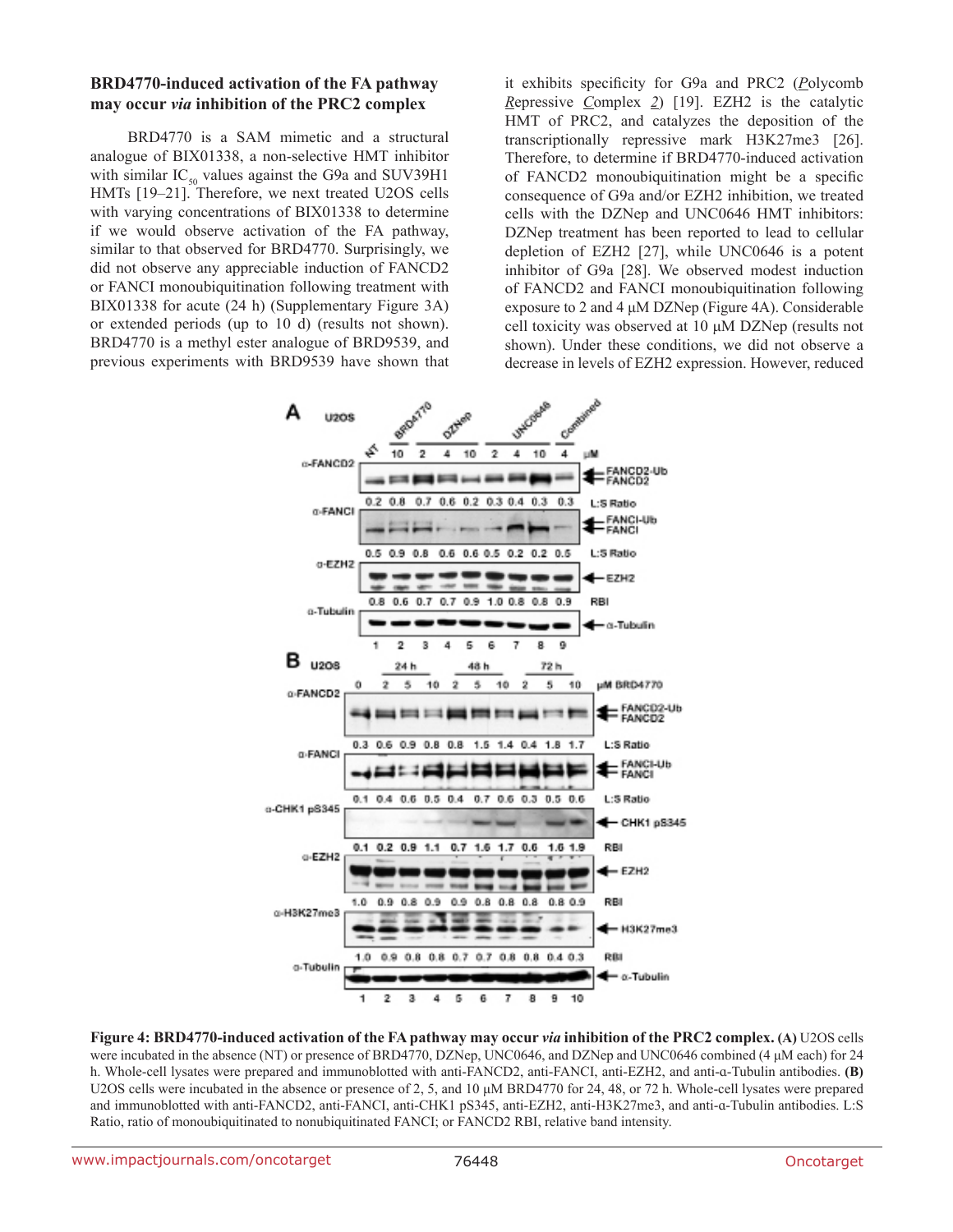levels of EZH2 were observed following incubation with DZNep, and BRD4770 to a lesser extent, for 4 and 8 days (Supplementary Figure 3B). In contrast to DZNep, no induction of FANCD2/I monoubiquitination was observed following treatment with UNC0646, and combined DZNep/UNC0646 treatment resulted in considerable cell death (Figure 4A and results not shown). Consistent with these findings, we also observed a modest yet statistically significant increase in FANCD2 nuclear foci formation in cells treated with DZNep and not with UNC0646 (Supplementary Figure 3C). We note that the degree of DZNep-induced FANCD2/I monoubiquitination was experimentally variable, most likely a consequence of its pleiotropic nature. To further explore the potential role of EZH2 and H3K27me3 in BRD4770-inducible FANCD2/I monoubiquitination, we exposed U2OS cells to BRD4770 for 24, 48, and 72 h and examined levels of EZH2 and H3K27me3 (Figure 4B). We observed reductions in levels of H3K27me3 following treatment with higher concentrations of BRD4770 for 72 h, when induction of FANCD2 monoubiquitination was maximal (Figure 4B). Under the same conditions, we did not observe any significant reductions in EZH2 levels (Figure 4B). Similarly, we also observed a modest reduction in levels of H3K27me3 in HCT116 p53<sup>-/-</sup> cells treated with BRD4770 for 24 h and a more pronounced reduction in HeLa cells treated with BRD4770 for 72 h (Supplementary Figures 3D and 3E). We again observed induction of CHK1 pS345 upon exposure to higher concentrations of BRD4770 for extended periods (Figure 4B).

# **EPZ-6438-mediated inhibition of PRC2/ EZH2 leads to activation of FANCD2 monoubiquitination**

To further analyze the role of PRC2 and EZH2 in the activation of the FA pathway, cells were treated with EPZ-6438, an EZH2-specific inhibitor [29, 30], and FANCD2 and FANCI monoubiquitination and nuclear foci formation were analyzed. In MCF10A cells, a spontaneously-immortalized, nontransformed, mammary epithelial line, EPZ-6438 treatment led to a pronounced increase in FANCD2 and FANCI protein levels, FANCD2 and FANCI monoubiquitination, and FANCD2 nuclear foci formation (Figure 5A and Supplementary Figure 4). Interestingly, EPZ-6438 treatment led to an increase in levels of EZH2, possibly a cellular response to chemical inhibition of EZH2, and an overall reduction in levels of H3K27me3 (Figure 5A). EPZ-6438 treatment also resulted in increased FANCD2 monoubiquitination in isogenic HCT116 p53<sup>+/+</sup> and p53<sup>-/-</sup> cells (Figure 5B) and HeLa cells (Figure 5C). In contrast to MCF10A, HeLa, and HCT116, we did not detect increased FANCD2 monoubiquitination in U2OS cells treated with EPZ-6438 (results not shown). Taken together, our results suggest that BRD4770-induced activation of the FA pathway may occur *via* inhibition of

the PRC2 complex, and specifically EZH2 HMT activity, and a consequent decrease in levels of H3K27me3.

### **Inhibition of class I and II HDACs attenuates activation of the FA pathway**

To investigate the influence of histone acetylation state on the activation of the FA pathway, we next examined the effects of the class I and II HDAC inhibitors trichostatin A (TSA) and vorinostat (SAHA) on FANCD2 and FANCI monoubiquitination and nuclear foci formation. Interestingly, for HeLa cells, we did not observe any appreciable differences in the levels of spontaneous or ICL-inducible FANCD2 or FANCI monoubiquitination when cells were treated with TSA or SAHA (Figure 6A and 6B). In contrast, when BJ-TERT cells were treated with TSA or SAHA, we observed a marked reduction in the levels of ICL-inducible FANCD2 and FANCI monoubiquitination (Figure 6C and 6D). TSA and SAHA treatment led to a reduction in ICL-inducible CHK1 S345 phosphorylation in both lines examined (Figure 6). In contrast, incubation with TSA and SAHA did not lead to any observable changes in levels of ICL-inducible CHK2 pT68 (Figure 6). We observed a concentration-dependent increase in the levels of H4K16ac following treatment with TSA and SAHA confirming their inhibition of histone deacetylation (Figure 6). We also observed a reduction in spontaneous and ICL-inducible FANCD2 nuclear foci formation in both HeLa and BJ-TERT cells treated with TSA or SAHA (Figure 7A–7D). Consistent with our immunoblotting results, this effect was particularly striking for BJ-TERT cells with a lesser effect observed for HeLa cells (Figure 7A–7D).

The FA pathway is a major determinant of cellular sensitivity to ICL-inducing agents. Therefore we next examined if treatment with HDAC I and II inhibitors would sensitize cells to the cytotoxic effects of MMC. Indeed, even at the low concentrations of inhibitors examined, treatment with the HDAC I and II inhibitors sodium butyrate (NaB) and TSA sensitized BJ-TERT cells to the cytotoxic effects of MMC over a range of MMC concentrations (Figure 8A and 8B). In contrast, treatment with nicotinamide (NAM), an inhibitor of the NAD+ (nicotinamide adenine dinucleotide)-dependent sirtuin (class III) family of HDACs, did not impact cellular sensitivity to MMC (Figure 8C). Taken together, our results indicate that HDAC1 and HDAC2 positively regulate activation of the FA pathway and that cellular sensitivity to ICL-inducing agents, which are widely used in cancer chemotherapy, may be increased *via* HDAC1/2 inhibition.

# **DISCUSSION**

In this study, we have established that chromatin state is an important determinant in the activation of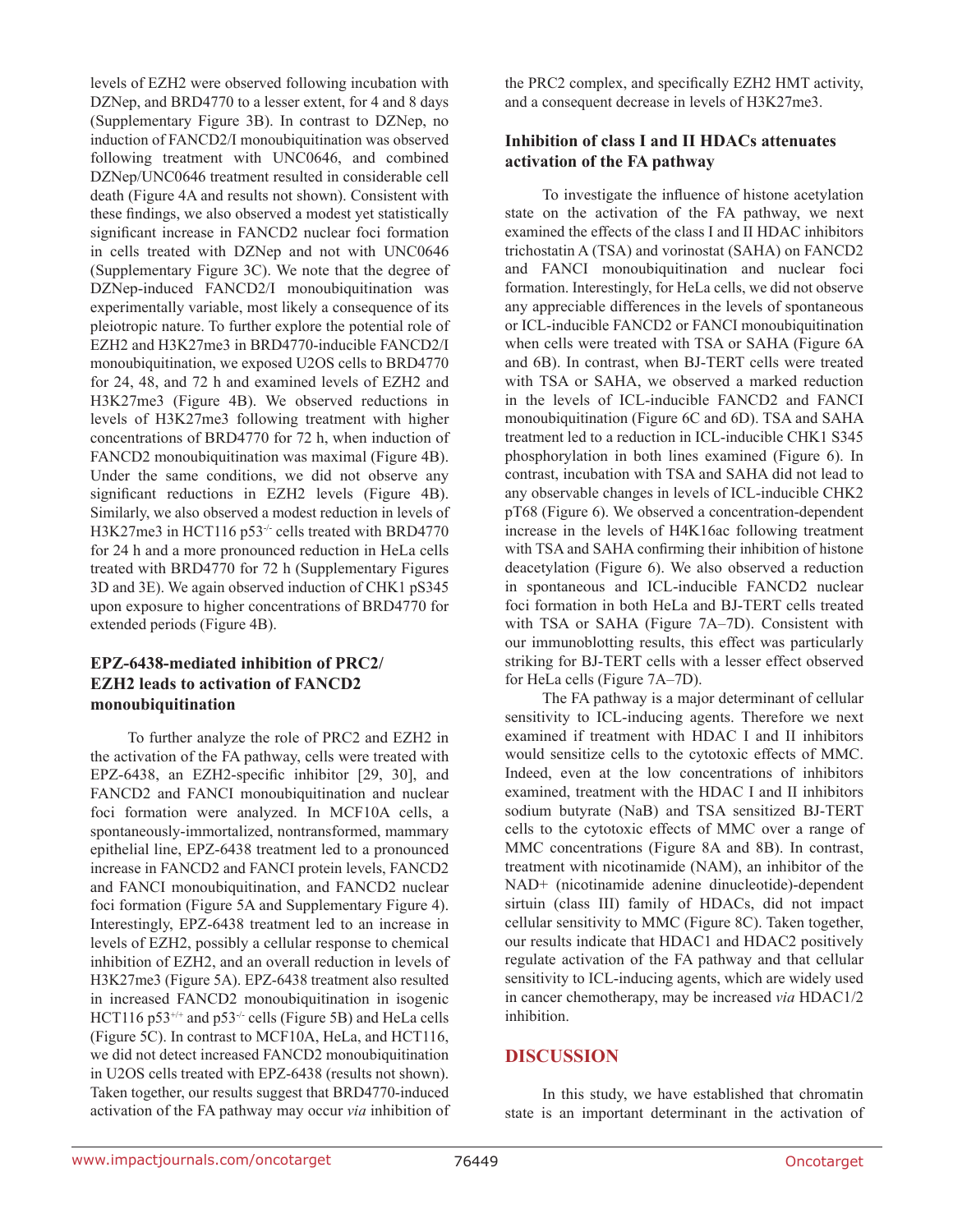the FA pathway. Specifically, we have established that treatment with the HMTi BRD4770 and inhibition of the class I and II HDACs strongly impacts activation of the FA pathway. BRD4770 was recently discovered in a focused screen of a 2-substituted benzimidazole library [19]. While in *in vitro* biochemical assays, BRD9539, the carboxylic acid derivative of BRD4770, effectively inhibited both G9a and PRC2/EZH2 in a concentration-dependent manner, these studies concluded that BRD4770 functions primarily *via* the inhibition of G9a [19]. However, in our experiments, while BRD4770 robustly promoted FA pathway activation, several G9a-specific inhibitors including BIX01294 and UNC0646 - failed to promote FA pathway activation. Our results suggest that BRD4770 does not act primarily *via* G9a inhibition, and that G9a does not play a significant role in the regulation of the FA pathway. Instead, our findings suggest that BRD4770 may exert its cellular effects, at least in part, *via* the inhibition

![](_page_9_Figure_2.jpeg)

**Figure 5: Activation of FANCD2 monoubiquitination following treatment with the EZH2 inhibitor EPZ-6438. (A-C)** MCF10A (A), HCT116 p53<sup>+/+</sup> and p53<sup>-/-</sup> (B), and U2OS (C) cells were treated with the indicated concentrations of the EZH2-specific inhibitor EPZ-6438 for 24 h (A and B) or 24, 48, and 72 h (C). Whole-cell lysates were prepared and immunoblotted with the indicated antibodies. L.E., light exposure; D.E., dark exposure; L:S Ratio, ratio of monoubiquitinated to nonubiquitinated FANCI; or FANCD2 RBI, relative band intensity.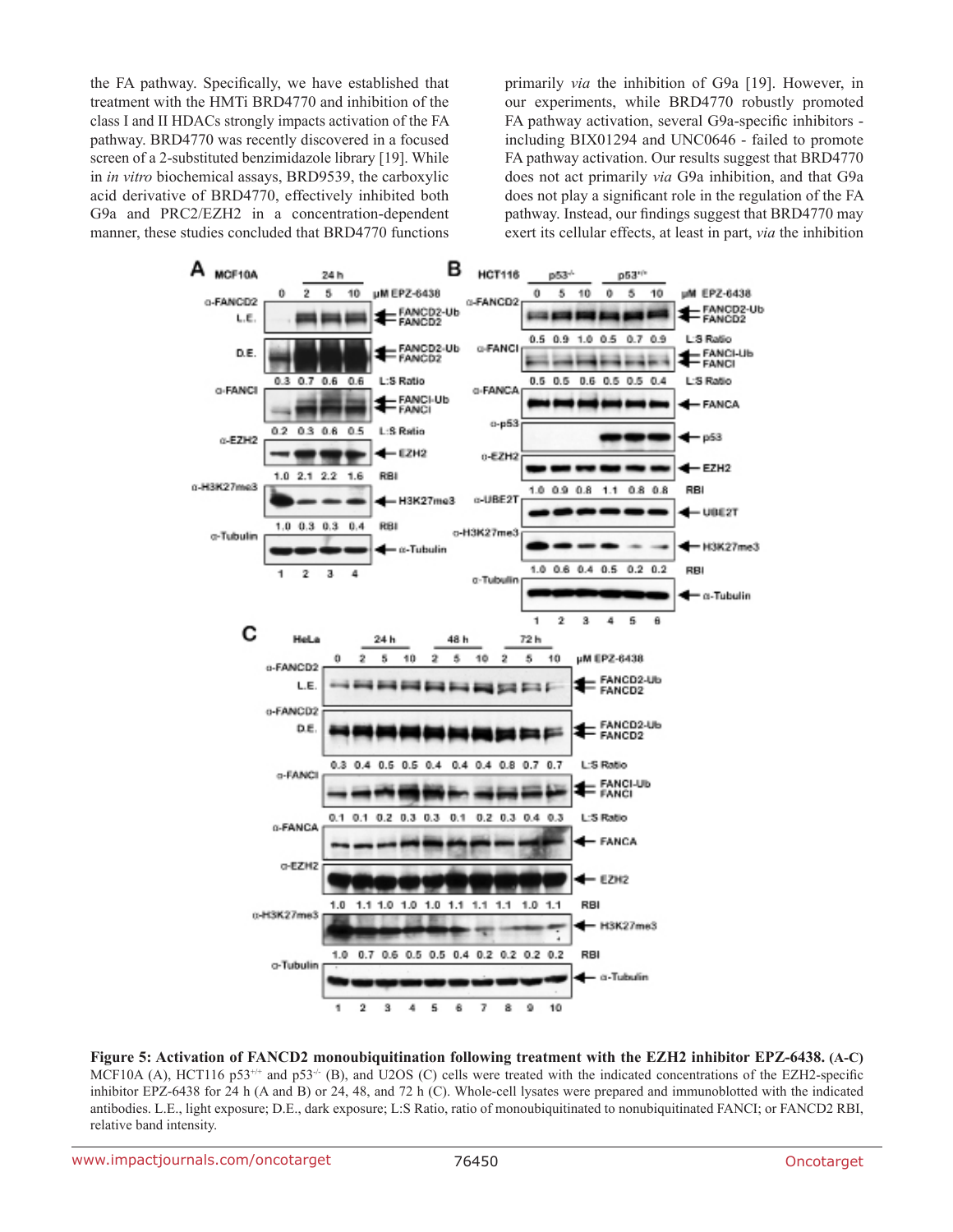of PRC2/EZH2, and that PRC2/EZH2 may play an important role in the regulation of the activation of the FA pathway. Several findings support this model: Exposure to BRD4770 resulted in reduced levels of H3K27me3 the transcriptionally repressive mark deposited by PRC2/ EZH2 [26] - in several cell models. Modest activation of FANCD2 monoubiquitination and nuclear foci formation was observed following treatment with the PRC2/EZH2 inhibitor DZNep [27]. However, while DZNep was initially reported to be selective for PRC2/EZH2 [27], as a *S*-adenosylhomocysteine hydrolase inhibitor, DZNep can also affect global histone methylation patterns [31]. This led us to examine the effects of inhibition of EZH2 with the SAM-competitive inhibitor EPZ-6438. EPZ-6438 is a potent and selective EZH2 inhibitor with an inhibition constant  $(K_i)$  of 2.5 nM. EPZ-6438 is 35-fold and >4,500fold more selective for EZH2 than EZH1 and 14 other HMTs examined [32]. In four out of five lines examined

in this study, EPZ-6438 treatment led to an increase in levels of FANCD2 monoubiquitination. The mechanism(s) by which inhibition of PRC2/EZH2 and decreased global levels of H3K27me3 would lead to activation of the FA pathway remain to be clearly elucidated. Recent studies in the silkworm *Bombyx mori* have shown that PRC2 mediated H3K27me3 increases following exposure to UV irradiation [33]. One possibility is that, upon exposure to DNA damaging agents, transcription may need to be halted at loci that have incurred DNA damage. An inability to catalyze H3K27me3 and arrest transcription could lead to the formation of co-transcriptional RNA-DNA hybrids (R-loops). An important role for the FA proteins in the repair of R-loops has recently been established [34, 35]. However, our γH2AX and RPA pS4/8 results strongly suggest a DNA damage-independent mode of action for BRD4770. An alternative hypothesis is that BRD4770 treatment - possibly *via* both G9a and PRC2/

![](_page_10_Figure_2.jpeg)

**Figure 6: Inhibition of class I and II HDACs attenuates FANCD2 and FANCI monoubiquitination in BJ-TERT cells. (A)** and **(B)**, HeLa cells were pre-treated with the indicated concentrations of trichostatin A (TSA) (A) or vorinostat (SAHA) (B) for 4 h, followed by co-incubation with (+) and without (-) 200 nM MMC for a further 20 h. Whole-cell lysates were prepared and immunoblotted with anti-FANCD2, anti-FANCI, anti-CHK1 pS345, anti-CHK2 pT68, anti-H4K16ac, and anti-ɑ-Tubulin antibodies. **(C)** and **(D)**, BJ-TERT cells were treated identically to that described for HeLa cells above. L:S Ratio, ratio of monoubiquitinated to nonubiquitinated FANCD2 or FANCI.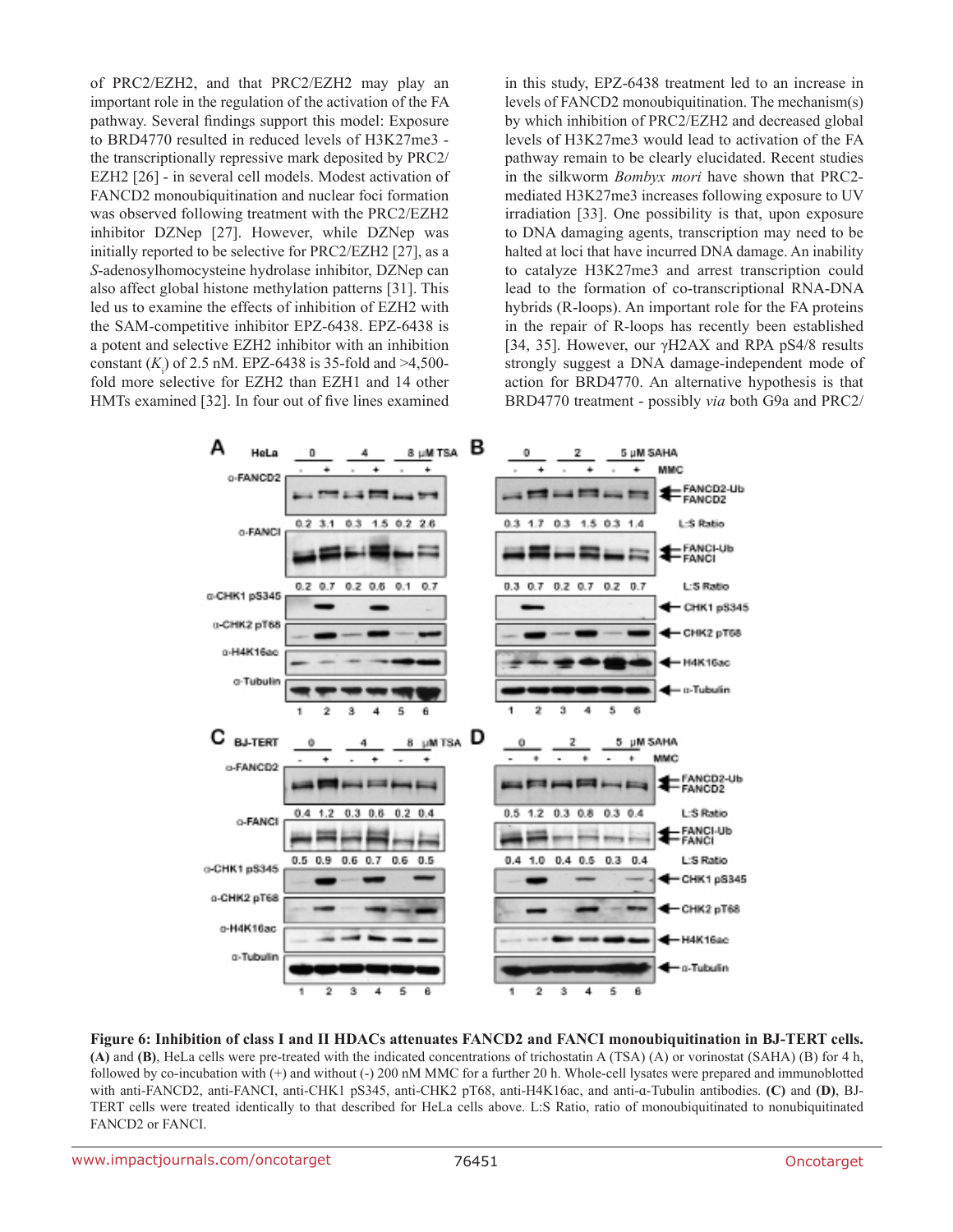EZH2 inhibition - leads to the general establishment of a transcriptionally permissive chromatin state, which leads to the recruitment of factors that promote homologous recombination (HR) DNA repair, such as FANCD2 and FANCI [13, 36]. Consistent with this hypothesis, Aymard *et al* have recently shown that HR factors are enriched at transcriptionally active chromatin [37]. It is important to note, however, that BRD4770-induced

![](_page_11_Figure_2.jpeg)

**Figure 7: Inhibition of class I and II HDACs attenuates FANCD2 nuclear foci formation. (A)** and **(B)**, HeLa cells were treated with the indicated concentrations of trichostatin A (TSA) (A) or vorinostat (SAHA) (B) in the absence (NT) or presence (MMC) of 200 nM mitomycin C (MMC) for 24 h. Cells were fixed and stained with rabbit polyclonal anti-FANCD2 antibody and counterstained with DAPI, and the number of nuclei with >5 FANCD2 foci were scored. \*,  $P < 0.05$ ; \*\*,  $P < 0.01$ ; \*\*\*,  $P < 0.001$ , with comparison to untreated cells. **(C)** and **(D)**, BJ-TERT cells were treated identically to that described for HeLa cells above. At least 300 nuclei were scored for each treatment and these experiments were performed three times with similar results. Error bars represent the standard errors of the means from three independent experiments.

![](_page_11_Figure_4.jpeg)

**Figure 8: Inhibition of class I and II HDACs sensitizes cells to the cytotoxic effects of mitomycin C.** BJ-TERT cells were exposed to the indicated concentrations of mitomycin C (MMC) in the absence or presence of **(A)** 5 mM sodium butyrate (NaB), **(B)** 331 nM trichostatin A (TSA), or **(C)** 10 mM nicotinamide (NAM) and cellular proliferation was determined using the CellTiter 96® AQ<sub>ueous</sub> One Solution Cell Proliferation (MTS) assay. Error bars represent the standard errors of the means from three independent experiments.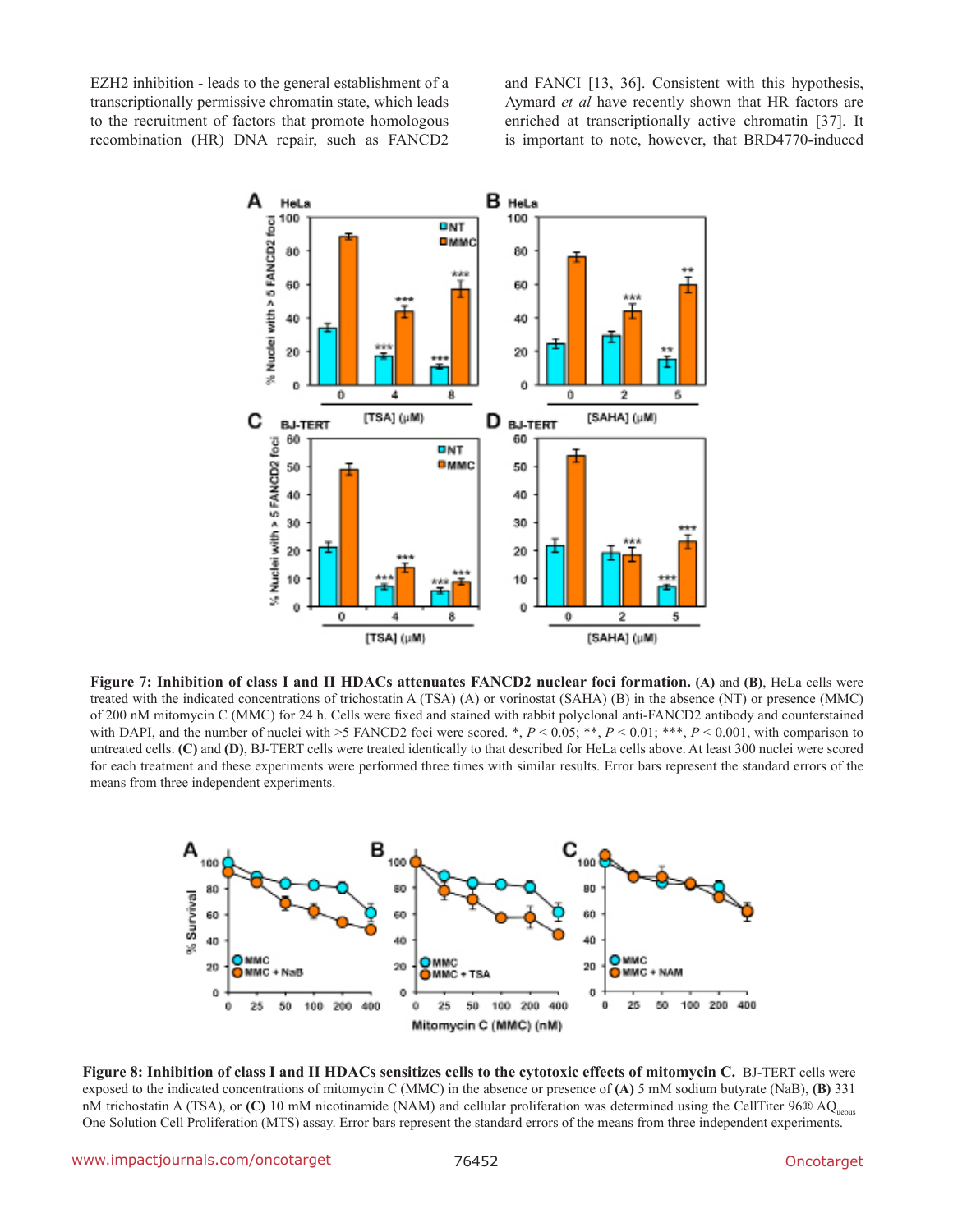activation of the FA pathway most likely does not occur solely *via* the inhibition of PRC2/EZH2: BRD4770 induces FANCD2/I monoubiquitination more robustly than the EZH2-specific inhibitor EPZ-6438, and EPZ-6438 treatment results in more pronounced decreases in levels of H3K27me3. Therefore, other mechanisms are likely to contribute to the observed effects of BRD4770. In our study, we also detected increased phosphorylation of CHK1 S345 following BRD4770 exposure, indicating activation of the ATR-CHK1 checkpoint-signaling pathway. Numerous studies have indicated an important role for this pathway in signaling aberrant changes in chromatin structure [38–40]. One possibility is that BRD4770-induced changes in chromatin state lead to activation of ATR, phosphorylation of CHK1 and monoubiquitination of FANCD2, leading to activation of the intra-S-phase checkpoint. These findings are consistent with a large body of evidence linking the ATR-CHK1 signaling pathway to the activation of the FA pathway [41–44]. However, while BRD4770 treatment for 24 h did lead to an accumulation of cells in S-phase, exposure to BRD4770 for longer periods - when levels of phosphorylated CHK1 S345 and monoubiquitinated FANCD2 were maximal - did not appear to result in an overt S-phase arrest. Further experiments will be required to determine the relationship between changes in chromatin state, activation of the ATR-CHK1-FANCD2 axis and maintenance of the intra-S-phase checkpoint.

Here, we have also established that chemical inhibition of class I and II HDACs leads to attenuation of FANCD2 and FANCI monoubiquitination in BJ-TERT cells, with a less pronounced effect in HeLa cells, and significant reductions in FANCD2 nuclear foci formation in both HeLa and BJ-TERT cells. FANCD2/I monoubiquitination and nuclear foci are not strictly coupled: *Usp1-/-* murine cells exhibit increased Fancd2 monoubiquitination in the absence of nuclear foci formation [45]. Thus, under the conditions examined, our findings point to an important role for histone deacetylation in facilitating the efficient activation of the FA pathway. Previous studies in the budding yeast *S. cerevisiae*, have shown that valproic acid (VPA), a class I and II HDACi, inhibits Mec1 (orthologue of human ATR) signaling [46]. This is consistent with our observation of reduced ICL-inducible CHK1 S345 phosphorylation following HDAC inhibition with SAHA and TSA. Taken together with our BRD4770 findings, our results indicate that the ATR-CHK1 signaling pathway responds to changes in chromatin structure, and that phosphorylation and activation of CHK1 correlates with monoubiquitination and activation of FANCD2.

Several studies have established that, during the very early stages of DSB repair - seconds to minutes a transient repressive chromatin state is first established, characterized by the spreading of HP1 and H3K9me2/3 [47]. The multisubunit NuRD repressor complex is rapidly recruited to sites of DNA damage where it promotes histone deacetylation and chromatin remodeling [48–50]. This may be necessary to restrict transcription in the immediate vicinity of the damaged site and to promote the recruitment of repair factors [47]. A failure to rapidly establish this transient repressive chromatin state would be predicted to lead to inefficient activation of DNA repair pathways, as we have observed following ICL treatment and HDAC inhibition. In contrast, a failure to catalyze H3K27me3 upon exposure to BRD4770 or EPZ-6438 may lead to persistent, constitutively open/relaxed chromatin, which in turn may promote the inadvertent activation of repair mechanisms, as previously shown [51].

In summary, our results establish that chromatin state is an important determinant of the activation of the FA pathway. Our findings also suggest that combination chemotherapy comprising ICL-inducing agents and HDAC inhibitors may be an effective strategy for certain cancers. Recent studies have identified three functional modules within the FA core complex: the FANCB-FANCL-FAAP100 module, which provides the essential monoubiquitination catalytic activity, and the FANCA-FANCG-FAAP20 and FANCC-FANCE-FANCF modules, which are thought to promote the recruitment of the core complex to chromatin [52, 53]. The majority of FA patients harbor mutations in the *FANCA* and *FANCG* genes, and FANCD2/I monoubiquitination is defective in >95% of FA patients [54]. Based on our findings, it is conceivable that the chromatin recruitment of the monoubiquitination catalytic module could be promoted *via* chemical modification of chromatin state, raising the prospect of epigenetics-based therapeutic approaches for certain FA complementation groups.

# **MATERIALS AND METHODS**

#### **Cell culture**

The osteosarcoma cell line U2OS, the cervical carcinoma cell line HeLa, and the hTERT-immortalized BJ-TERT cells were grown in DMEM supplemented with 15% v/v fetal bovine serum, 2 mM L-glutamine, 50 U/mL penicillin, and 50 μg/mL streptomycin. HCT116 p53+/+ and p53-/- cells were grown in McCoy's 5A medium containing the same supplements [55]. MCF10A mammary epithelial cells were grown in DMEM F12 supplemented with 5% v/v horse serum, 20 ng/ml epidermal growth factor, 0.5 mg/ml hydrocortisone, 100 ng/ml cholera toxin, 10 μg/ ml insulin, 2 mM L-glutamine, 50 U/mL penicillin, and 50 μg/mL streptomycin.

#### **Chemicals**

The structures of all chemicals used in this study are shown in Supplementary Figure 5. The following chemicals were used: BRD4770 (histone methyltransferase inhibitor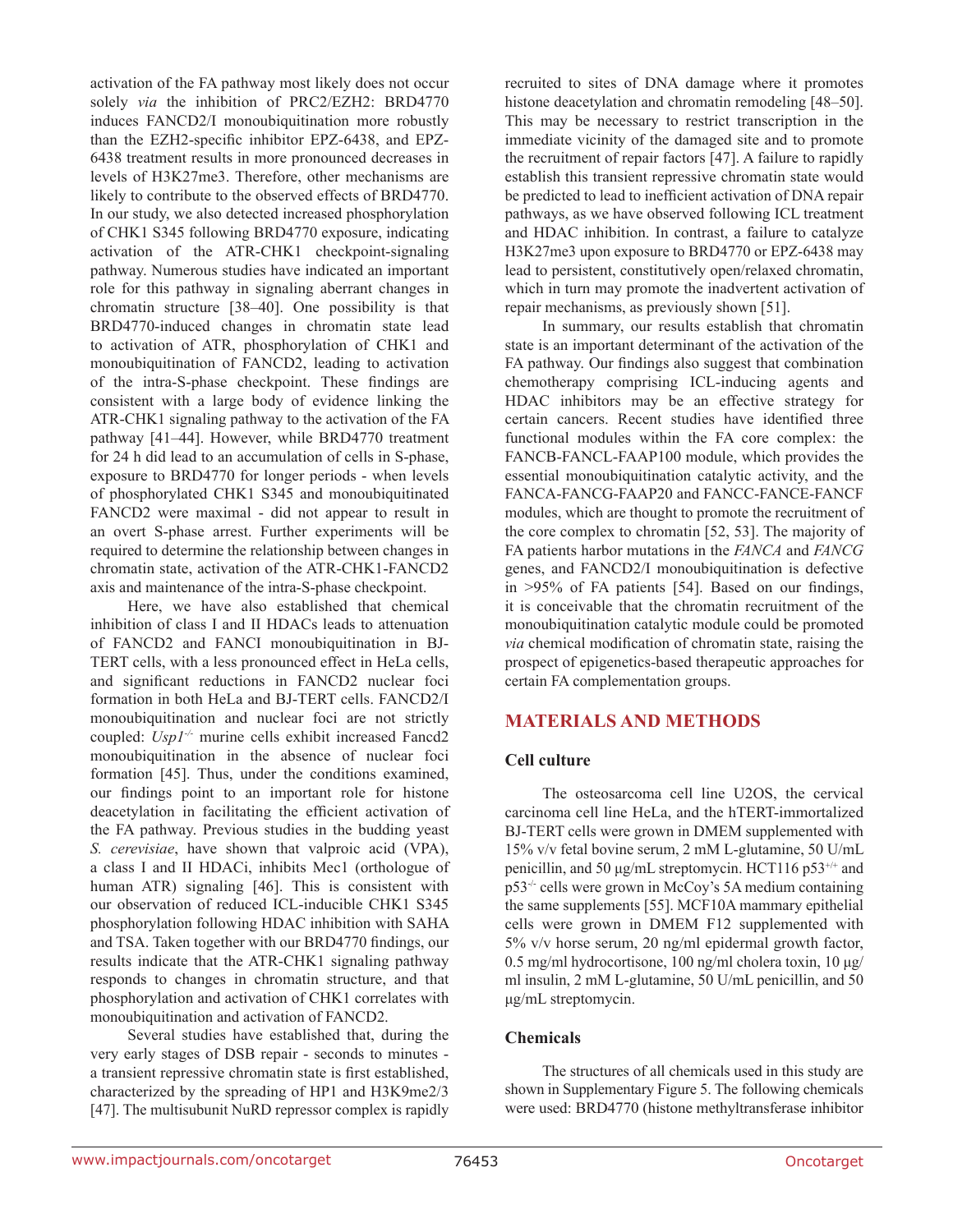VI) (C<sub>25</sub>H<sub>23</sub>N<sub>3</sub>O<sub>3</sub>) (382194; EMD Millipore), BIX01294  $(C_{28}H_{38}N_6O_2 3HClxH_2O)$  (B9311; Sigma), GSK-J1 (histone lysine demethylase inhibitor VII)  $(C_{22}H_{23}N_{5}O_{2})$  (420204; EMD Millipore), PBIT (histone lysine demethylase inhibitor IX) ( $C_{14}H_{11}NOS$ ) (505299; EMD Millipore), UNC0646  $(C_{36}H_{59}N_7O_2)$  (SML0633; Sigma), BIX01338  $(C_{32}H_{24}F_3N)$ <sub>3</sub>O<sub>6</sub>xH<sub>2</sub>O) (B5313; Sigma), DZNep (3-Deazaneplanocin A)  $(C_{12}H_{14}N_4O_3)$  (13828; Cayman Chemical), EPZ-6438 (Tazemetostat)  $(C_{34}H_{44}N_4O_4)$  (S7128; Selleckchem), SAHA (Vorinostat)  $(C_{14}H_{20}N_2O_3)$  (SML0061; Sigma), Trichostatin A (TSA)  $(C_{17}H_{22}N_2O_3)$  (T1952; Sigma), Mitomycin C (MMC)  $(C_{15}H_{18}N_4O_5)$  (BP25312; Fisher Scientific), and Etoposide (VP-16) ( $C_{29}H_{32}O_{13}$ ) (E1383; Sigma).

#### **Immunoblotting and antibodies**

For immunoblotting analysis, cell pellets were washed in PBS and lysed in 2% w/v SDS, 50 mM Tris-HCl, 10 mM EDTA. Proteins were resolved on NuPage 3-8% w/v Tris-Acetate or 4-12% w/v Bis-Tris gels (Invitrogen) and transferred to polyvinylidene difluoride (PVDF) membranes. The following antibodies were used: mouse monoclonal sera against γH2AX (05-636; Millipore), HDAC1 (5356; Cell Signaling), HDAC2 (5113; Cell Signaling), HP1 $\alpha$  (05-689; Millipore), PCNA (sc-56; Santa Cruz Biotechnology), RPA (NA18; Calbiochem), and α-tubulin (MS-581-PO; Neomarkers), rabbit monoclonal serum against CHK1 pS345 (2348; Cell Signaling), and rabbit polyclonal sera against CHK2 pT68 (2661; Cell Signaling), EZH2 (5246S; Cell Signaling), FANCA (ABP6201; Cascade), FANCD2 (NB100-182; Novus Biologicals), FANCI (A301-254A; Bethyl Laboratories), H2A (07-146; Millipore), H3K27me3 (9733P; Cell Signaling), H4K16ac (07-329; Millipore), RPA pS4/8 (A300-245A; Bethyl), USP1 (a kind gift from Tony T. Huang, New York University), and UBE2T (A301-874A; Bethyl).

#### **Immunofluorescence microscopy**

For immunofluorescence microscopy (IF) analysis, cells were seeded in 4-well tissue culture slides (BD Falcon) in the presence or absence of drug(s) for 24 h. Soluble cellular proteins were pre-permeabilized with 0.3% v/v Triton X-100 and cells were fixed in 4% w/v paraformaldehyde and 2% w/v sucrose at 4°C followed by permeabilization in 0.3% v/v Triton X-100 in PBS. Fixed cells were blocked for 30 minutes in antibody dilution buffer (5% v/v goat serum, 0.1% v/v NP-40, in PBS) and incubated with primary antibody for 1 h. Cells were washed three times in PBS, as well as permeabilization buffer, and incubated for 30 min at room temperature with an Alexa Fluor 488-conjugated secondary antibody and the slides were counterstained and mounted in vectashield plus 4'6-diamidine-2-phenylindole dihydrochloride (DAPI) (Vector Laboratories). Nuclear foci were scored using a Zeiss AxioImager.A1 upright epifluorescence microscope with AxioVision LE 4.6 image acquisition software. Primary antibodies used for IF were anti-FANCD2 (NB100-182; Novus Biologicals), anti-FANCI (A300- 212A; Bethyl Laboratories), and anti-γH2AX (05-636; Millipore). Statistical significance was determined using paired two-tailed Student's *t*-test analysis.

#### **Chromatin fractionation**

Cells were plated at density of  $3 \times 10^6$  cells in 15 cm<sup>2</sup> dishes. The following day, cells were treated with 200 nM MMC for 24 h. Cells were harvested and resuspended in ice-cold PBS. A portion of the pellet was retained as a whole cell lysate (W). The remaining pellet was lysed on ice in cytoskeletal buffer (CSK) (300 mM Sucrose, 100 mM NaCl, 3 mM MgCl<sub>2</sub>, 0.5% v/v Triton-X-100, 1 mM EGTA, 10 mM PIPES, pH 6.8). The supernatant, containing soluble cytoplasmic and nuclear proteins, was collected as the soluble fraction (S). The remaining pellet, containing chromatin-associated and nuclear insoluble proteins (C), and the whole-cell lysate pellet, were lysed in 2% SDS lysis buffer with sonication for 10 s at 10% amplitude using a Fisher Scientific Model 500 Ultrasonic Dismembrator.

#### **Cell proliferation assay**

Cells were plated at a density of 10,000 cells/well in 96-well dishes, incubated in the absence or presence of drug(s) for 48 h. CellTiter  $96\%$  AQ<sub>ueous</sub> One Solution Reagent (MTS) (Promega) was added directly to the wells, incubated for a further 2 h, and the absorbance at 490 nm was measured using a 96-well Bio-Rad 680 microplate reader.

#### **Cell-cycle analysis**

Cells were plated at a density of  $1x10^6$  cells in 10 cm<sup>2</sup> dishes. The following day, cells were incubated in the absence or presence of 2, 5, and 10 μM BRD4770 for 24, 48, and 72 h. Cells were resuspended in 0.1 mL PBS and fixed by adding 1 mL ice-cold methanol. Cells were washed in PBS and incubated in 50 μg/mL propidium iodide (PI) (Sigma) and 30 U/mL RNase A for 10 min at 37°C, followed by analysis using a BD FACSVerse flow cytometer. The percentages of cells in G1, S, and G2/M were determined by analyzing PI histograms with FlowJo V10.2 software.

#### **Abbreviations**

HAT: histone acetyltransferase; HDAC: histone deacetylase; HDM: histone demethylase; HMT: histone methyltransferase; ICL: DNA interstrand crosslink; MMC: mitomycin C; NT: no treatment; VP-16: etoposide.

#### **Author contributions**

DAV performed the majority of the experiments and data analysis, and contributed to designing experiments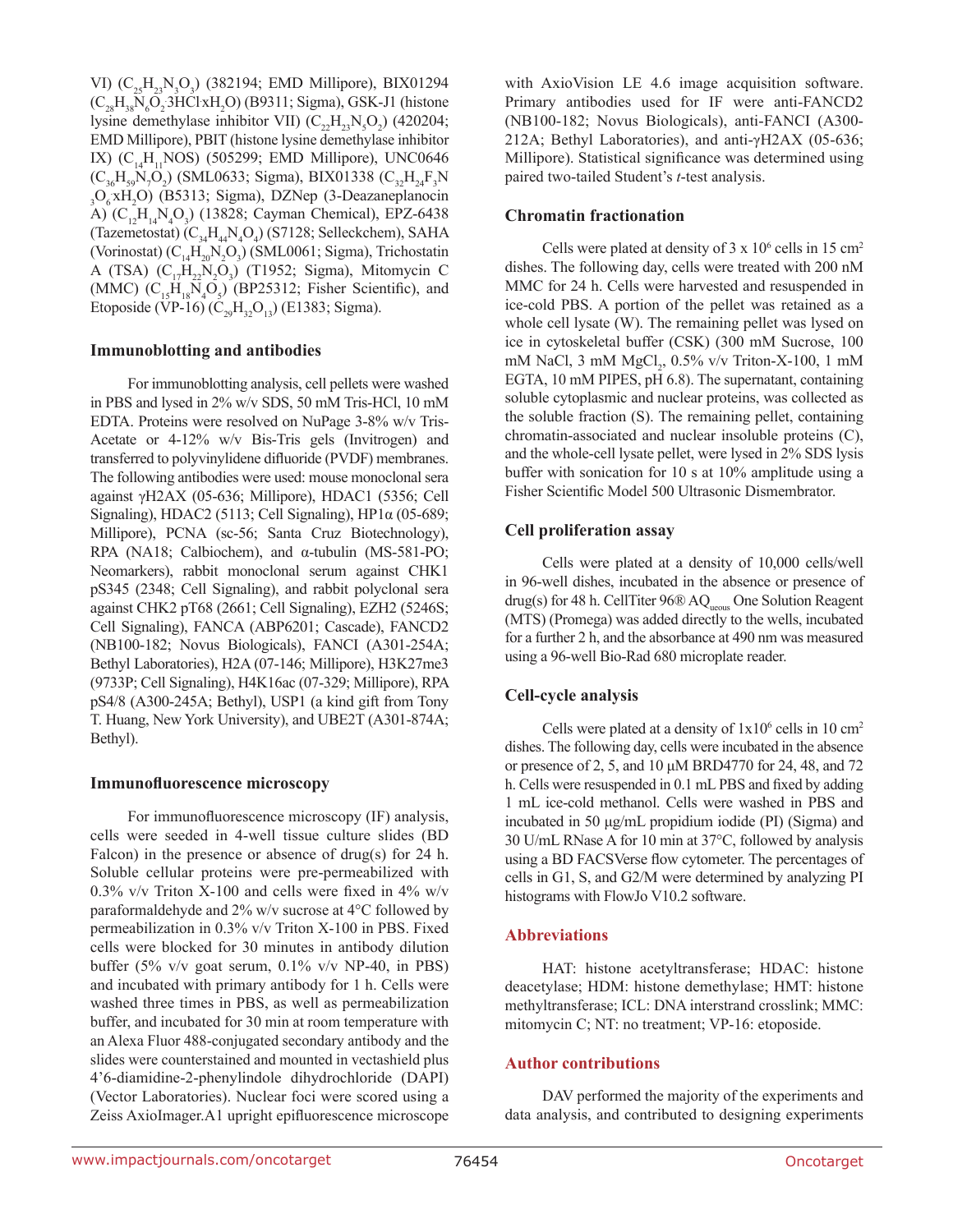and writing the manuscript. JLG and MMA assisted DAV with experiments. MAR performed the initial HMT and HDM experiments. MM performed the cell proliferation assays. NGH conceived the study, analyzed the data, and wrote the manuscript.

# **ACKNOWLEDGMENTS**

We thank members of the Howlett laboratory for critical reading of this manuscript and for helpful discussions. We also thank Dr. Adrian Bracken of the Smurfit Institute of Genetics at Trinity College Dublin for helpful advice on EZH2 reagents.

# **CONFLICTS OF INTEREST**

The authors declare that they have no competing financial interests.

# **FUNDING**

This work was supported by National Institutes of Health/National Heart, Lung and Blood Institute grant R01HL101977 (NGH); Rhode Island IDeA Network of Biomedical Research Excellence (RI-INBRE) grant P20GM103430 from the National Institute of General Medical Sciences; and Rhode Island Experimental Program to Stimulate Competitive Research (RI-EPSCoR) grant #1004057 from the National Science Foundation.

#### **REFERENCES**

- 1. Miller KM, Jackson SP. Histone marks: repairing DNA breaks within the context of chromatin. Biochem Soc Trans. 2012; 40:370-376.
- 2. Price BD, D'Andrea AD. Chromatin remodeling at DNA double-strand breaks. Cell. 2013; 152:1344-1354.
- 3. Soria G, Polo SE, Almouzni G. Prime, repair, restore: the active role of chromatin in the DNA damage response. Mol Cell. 2012; 46:722-734.
- 4. Huang H, Sabari BR, Garcia BA, Allis CD, Zhao Y. SnapShot: histone modifications. Cell. 2014; 159:458-458 e451.
- 5. Kusch T, Florens L, Macdonald WH, Swanson SK, Glaser RL, Yates JR 3rd, Abmayr SM, Washburn MP, Workman JL. Acetylation by Tip60 is required for selective histone variant exchange at DNA lesions. Science. 2004; 306:2084-2087.
- 6. Miller KM, Tjeertes JV, Coates J, Legube G, Polo SE, Britton S, Jackson SP. Human HDAC1 and HDAC2 function in the DNA-damage response to promote DNA nonhomologous end-joining. Nat Struct Mol Biol. 2010; 17:1144-1151.
- 7. Murr R, Loizou JI, Yang YG, Cuenin C, Li H, Wang ZQ, Herceg Z. Histone acetylation by Trrap-Tip60 modulates loading of repair proteins and repair of DNA double-strand breaks. Nat Cell Biol. 2006; 8:91-99.
- 8. Kim H, D'Andrea AD. Regulation of DNA cross-link repair by the Fanconi anemia/BRCA pathway. Genes Dev. 2012; 26:1393-1408.
- 9. Schlacher K, Wu H, Jasin M. A distinct replication fork protection pathway connects Fanconi anemia tumor suppressors to RAD51-BRCA1/2. Cancer Cell. 2012; 22:106-116.
- 10. Moldovan GL, D'Andrea AD. How the Fanconi anemia pathway guards the genome. Annu Rev Genet. 2009; 43:223-249.
- 11. Walden H, Deans AJ. The Fanconi anemia DNA repair pathway: structural and functional insights into a complex disorder. Annu Rev Biophys. 2014; 43:257-278.
- 12. Garcia-Higuera I, Taniguchi T, Ganesan S, Meyn MS, Timmers C, Hejna J, Grompe M, D'Andrea AD. Interaction of the Fanconi anemia proteins and BRCA1 in a common pathway. Mol Cell. 2001; 7:249-262.
- 13. Sims AE, Spiteri E, Sims RJ 3rd, Arita AG, Lach FP, Landers T, Wurm M, Freund M, Neveling K, Hanenberg H, Auerbach AD, Huang TT. FANCI is a second monoubiquitinated member of the Fanconi anemia pathway. Nat Struct Mol Biol. 2007; 14:564-567.
- 14. Smogorzewska A, Matsuoka S, Vinciguerra P, McDonald ER 3rd, Hurov KE, Luo J, Ballif BA, Gygi SP, Hofmann K, D'Andrea AD, Elledge SJ. Identification of the FANCI protein, a monoubiquitinated FANCD2 paralog required for DNA repair. Cell. 2007; 129:289-301.
- 15. Kratz K, Schopf B, Kaden S, Sendoel A, Eberhard R, Lademann C, Cannavo E, Sartori AA, Hengartner MO, Jiricny J. Deficiency of FANCD2-associated nuclease KIAA1018/FAN1 sensitizes cells to interstrand crosslinking agents. Cell. 2010; 142:77-88.
- 16. MacKay C, Declais AC, Lundin C, Agostinho A, Deans AJ, MacArtney TJ, Hofmann K, Gartner A, West SC, Helleday T, Lilley DM, Rouse J. Identification of KIAA1018/FAN1, a DNA repair nuclease recruited to DNA damage by monoubiquitinated FANCD2. Cell. 2010; 142:65-76.
- 17. Smogorzewska A, Desetty R, Saito TT, Schlabach M, Lach FP, Sowa ME, Clark AB, Kunkel TA, Harper JW, Colaiacovo MP, Elledge SJ. A genetic screen identifies FAN1, a Fanconi anemia-associated nuclease necessary for DNA interstrand crosslink repair. Mol Cell. 2010; 39:36-47.
- 18. Yamamoto KN, Kobayashi S, Tsuda M, Kurumizaka H, Takata M, Kono K, Jiricny J, Takeda S, Hirota K. Involvement of SLX4 in interstrand cross-link repair is regulated by the Fanconi anemia pathway. Proc Natl Acad Sci U S A. 2011; 108:6492-6496.
- 19. Yuan Y, Wang Q, Paulk J, Kubicek S, Kemp MM, Adams DJ, Shamji AF, Wagner BK, Schreiber SL. A smallmolecule probe of the histone methyltransferase G9a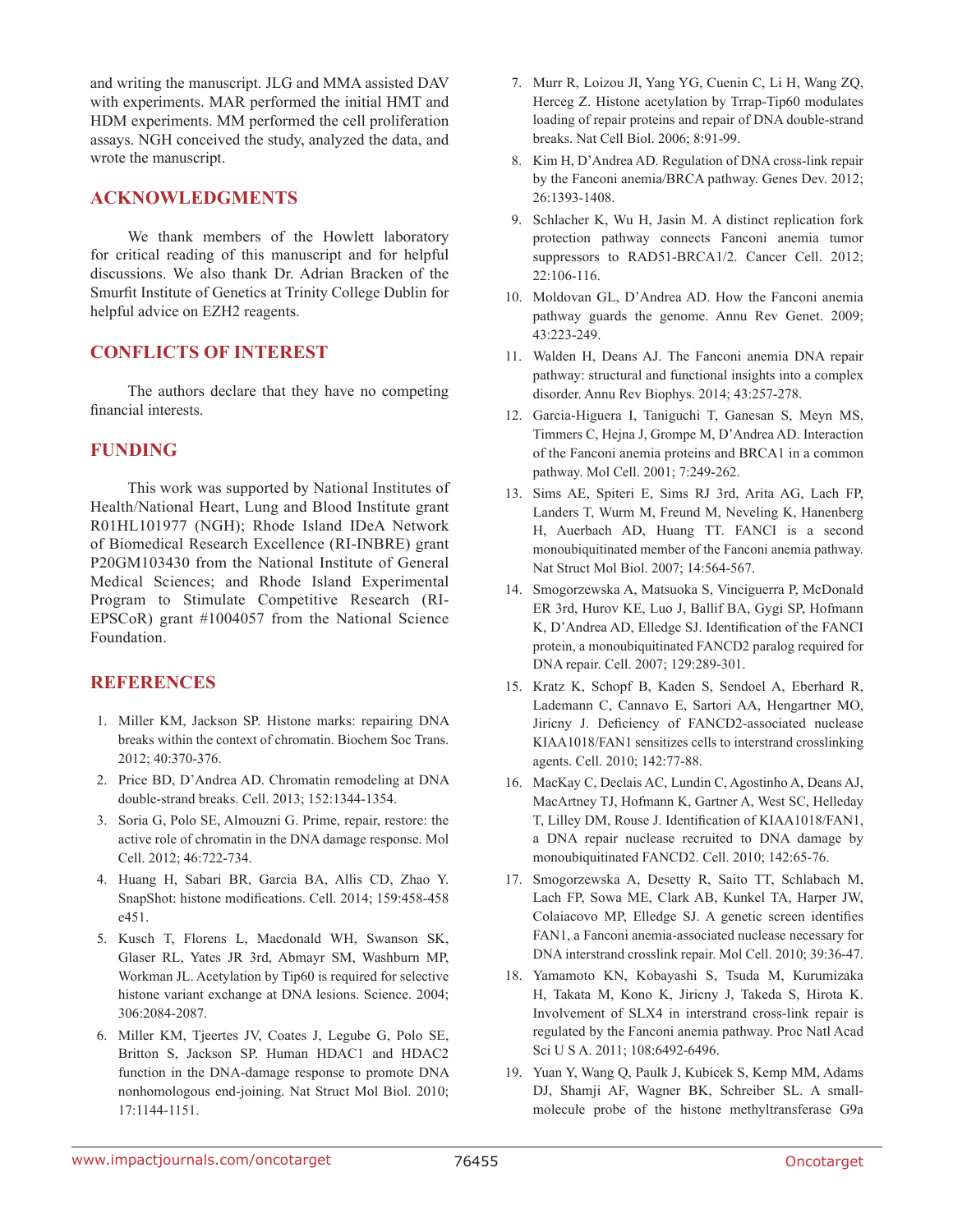induces cellular senescence in pancreatic adenocarcinoma. ACS Chem Biol. 2012; 7:1152-1157.

- 20. Greiner D, Bonaldi T, Eskeland R, Roemer E, Imhof A. Identification of a specific inhibitor of the histone methyltransferase SU(VAR)3-9. Nat Chem Biol. 2005; 1:143-145.
- 21. Kubicek S, O'Sullivan RJ, August EM, Hickey ER, Zhang Q, Teodoro ML, Rea S, Mechtler K, Kowalski JA, Homon CA, Kelly TA, Jenuwein T. Reversal of H3K9me2 by a small-molecule inhibitor for the G9a histone methyltransferase. Mol Cell. 2007; 25:473-481.
- 22. Montes de Oca R, Andreassen PR, Margossian SP, Gregory RC, Taniguchi T, Wang X, Houghtaling S, Grompe M, D'Andrea AD. Regulated interaction of the Fanconi anemia protein, FANCD2, with chromatin. Blood. 2005; 105:1003-1009.
- 23. Rogakou EP, Pilch DR, Orr AH, Ivanova VS, Bonner WM. DNA double-stranded breaks induce histone H2AX phosphorylation on serine 139. J Biol Chem. 1998; 273:5858-5868.
- 24. Vassin VM, Wold MS, Borowiec JA. Replication protein A (RPA) phosphorylation prevents RPA association with replication centers. Mol Cell Biol. 2004; 24:1930-1943.
- 25. Machida YJ, Machida Y, Chen Y, Gurtan AM, Kupfer GM, D'Andrea AD, Dutta A. UBE2T is the E2 in the Fanconi anemia pathway and undergoes negative autoregulation. Mol Cell. 2006; 23:589-596.
- 26. Laugesen A, Hojfeldt JW, Helin K. Role of the polycomb repressive complex 2 (PRC2) in transcriptional regulation and cancer. Cold Spring Harb Perspect Med. 2016; 6.
- 27. Tan J, Yang X, Zhuang L, Jiang X, Chen W, Lee PL, Karuturi RK, Tan PB, Liu ET, Yu Q. Pharmacologic disruption of Polycomb-repressive complex 2-mediated gene repression selectively induces apoptosis in cancer cells. Genes Dev. 2007; 21:1050-1063.
- 28. Liu F, Barsyte-Lovejoy D, Allali-Hassani A, He Y, Herold JM, Chen X, Yates CM, Frye SV, Brown PJ, Huang J, Vedadi M, Arrowsmith CH, Jin J. Optimization of cellular activity of G9a inhibitors 7-aminoalkoxy-quinazolines. J Med Chem. 2011; 54:6139-6150.
- 29. Knutson SK, Kawano S, Minoshima Y, Warholic NM, Huang KC, Xiao Y, Kadowaki T, Uesugi M, Kuznetsov G, Kumar N, Wigle TJ, Klaus CR, Allain CJ, et al. Selective inhibition of EZH2 by EPZ-6438 leads to potent antitumor activity in EZH2-mutant non-Hodgkin lymphoma. Mol Cancer Ther. 2014; 13:842-854.
- 30. Knutson SK, Wigle TJ, Warholic NM, Sneeringer CJ, Allain CJ, Klaus CR, Sacks JD, Raimondi A, Majer CR, Song J, Scott MP, Jin L, Smith JJ, et al. A selective inhibitor of EZH2 blocks H3K27 methylation and kills mutant lymphoma cells. Nat Chem Biol. 2012; 8:890-896.
- 31. Miranda TB, Cortez CC, Yoo CB, Liang G, Abe M, Kelly TK, Marquez VE, Jones PA. DZNep is a global histone methylation inhibitor that reactivates developmental genes

not silenced by DNA methylation. Mol Cancer Ther. 2009; 8:1579-1588.

- 32. Knutson SK, Warholic NM, Wigle TJ, Klaus CR, Allain CJ, Raimondi A, Porter Scott M, Chesworth R, Moyer MP, Copeland RA, Richon VM, Pollock RM, Kuntz KW, et al. Durable tumor regression in genetically altered malignant rhabdoid tumors by inhibition of methyltransferase EZH2. Proc Natl Acad Sci U S A. 2013; 110:7922-7927.
- 33. Li Z, Mon H, Mitsunobu H, Zhu L, Xu J, Lee JM, Kusakabe T. Dynamics of polycomb proteins-mediated histone modifications during UV irradiation-induced DNA damage. Insect Biochem Mol Biol. 2014; 55:9-18.
- 34. Garcia-Rubio ML, Perez-Calero C, Barroso SI, Tumini E, Herrera-Moyano E, Rosado IV, Aguilera A. The Fanconi anemia pathway protects genome integrity from R-loops. PLoS Genet. 2015; 11:e1005674.
- 35. Schwab RA, Nieminuszczy J, Shah F, Langton J, Lopez Martinez D, Liang CC, Cohn MA, Gibbons RJ, Deans AJ, Niedzwiedz W. The Fanconi anemia pathway maintains genome stability by coordinating replication and transcription. Mol Cell. 2015; 60:351-361.
- 36. Nakanishi K, Cavallo F, Perrouault L, Giovannangeli C, Moynahan ME, Barchi M, Brunet E, Jasin M. Homologydirected Fanconi anemia pathway cross-link repair is dependent on DNA replication. Nat Struct Mol Biol. 2011; 18:500-503.
- 37. Aymard F, Bugler B, Schmidt CK, Guillou E, Caron P, Briois S, Iacovoni JS, Daburon V, Miller KM, Jackson SP, Legube G. Transcriptionally active chromatin recruits homologous recombination at DNA double-strand breaks. Nat Struct Mol Biol. 2014; 21:366-374.
- 38. Hoek M, Stillman B. Chromatin assembly factor 1 is essential and couples chromatin assembly to DNA replication in vivo. Proc Natl Acad Sci U S A. 2003; 100:12183-12188.
- 39. Smith-Roe SL, Nakamura J, Holley D, Chastain PD 2nd, Rosson GB, Simpson DA, Ridpath JR, Kaufman DG, Kaufmann WK, Bultman SJ. SWI/SNF complexes are required for full activation of the DNA-damage response. Oncotarget. 2015; 6:732-745. https://doi.org/10.18632/ oncotarget.2715.
- 40. Vassileva I, Yanakieva I, Peycheva M, Gospodinov A, Anachkova B. The mammalian INO80 chromatin remodeling complex is required for replication stress recovery. Nucleic Acids Res. 2014; 42:9074-9086.
- 41. Andreassen PR, D'Andrea AD, Taniguchi T. ATR couples FANCD2 monoubiquitination to the DNA-damage response. Genes Dev. 2004; 18:1958-1963.
- 42. Guervilly JH, Mace-Aime G, Rosselli F. Loss of CHK1 function impedes DNA damage-induced FANCD2 monoubiquitination but normalizes the abnormal G2 arrest in Fanconi anemia. Hum Mol Genet. 2008; 17:679-689.
- 43. Ho GP, Margossian S, Taniguchi T, D'Andrea AD. Phosphorylation of FANCD2 on two novel sites is